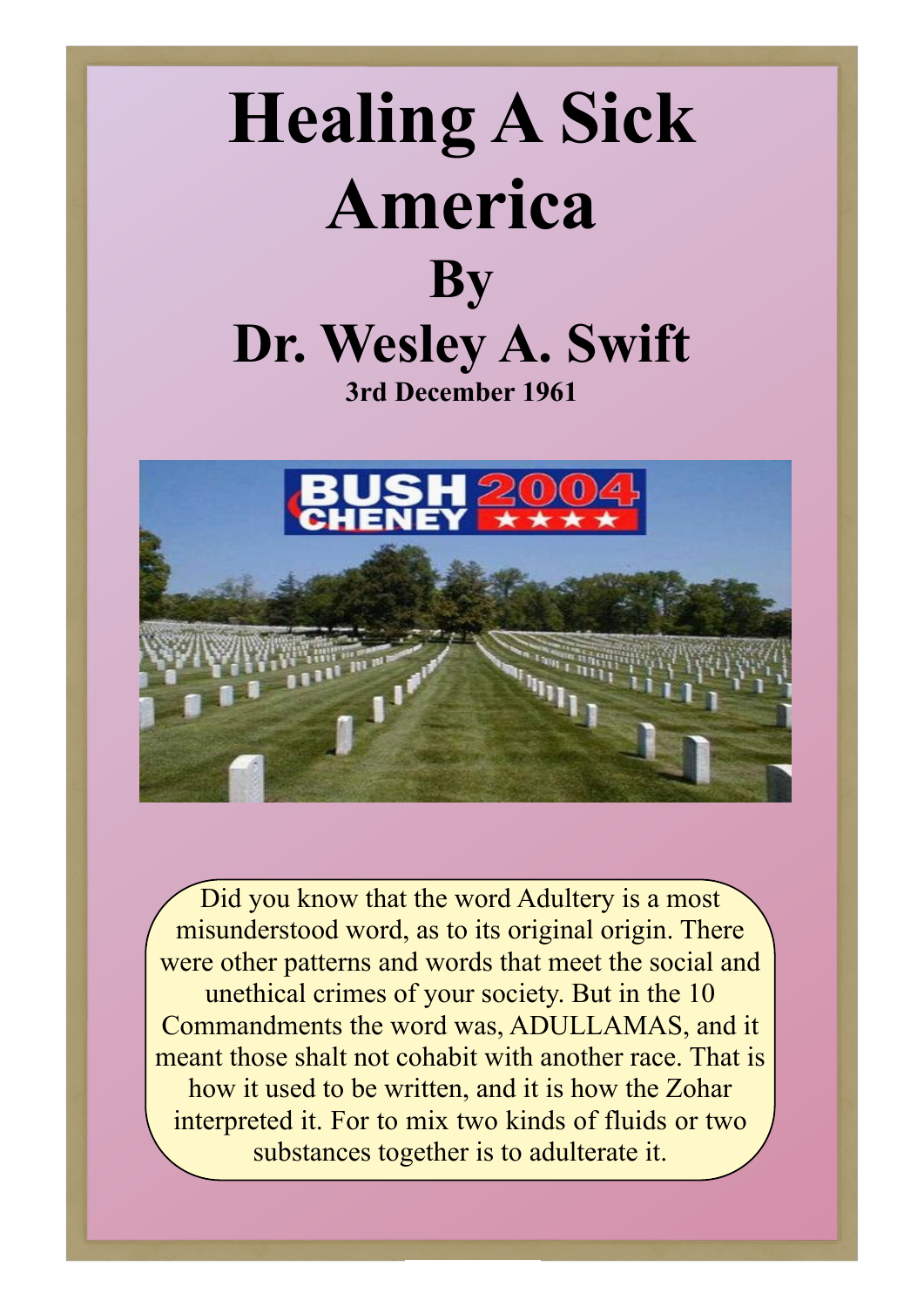#### **Healing A Sick America By Dr. Wesley A. Swift** 3rd December 1961

Healing a Sick America - Wesley Swift

Col. Greer speaking: when Dr. Swift and I were in Washington D.C., in 1959 we got from the Archives a just 'Classification' State Department report that was sent from New Communist Russia in 1918., and I would like to quote a couple of sentences verbatim from that report: There are 384 Commissars, including more than 300 Jews and of the latter number 264 had come to Russia from the United States since the downfall of the Imperial Russian Government. It is probably unwise to say this loudly in the United States, but the Bolshevik movement is, and has been since its beginning guided and controlled by Russian Jews, of the greatest type. They have been in the United States, and there they absorbed every form of the worst type of our civilization, without having the least understanding of what we really mean by Liberty. (unquote)

Is it any wonder our country is in such a state, with Christ-hating devils in all branches of our Government, and in complete control of our money system? This message by Dr. Swift given in December of 1961 outlines our problems.

#### **Dr. Swift:**

S WE TAKE UP THE SUBJECT OF HEALING A SICK AMERICA we are not talking about people being ill from time to time, or the necessity of them applying themselves to their health problems. Because if we could make America as awa **S WE TAKE UP THE SUBJECT OF HEALING A SICK AMERICA** we are not talking about people being ill from time to time, or the necessity of them applying themselves to their health problems. Because if we could make America as aware of the recovery. We recognize that there are two factors which may contribute more than any one realizes, to the structure of our society. For we have well been told that sin is a sickness because it operates out of the error of human concept, and then out of the disobedience of the violations of Divine Law, through that error in human thinking. The results then is the catastrophe which descends upon a society and a nation or a race; and comes out of the violations of these great laws of things, as they are, as the Almighty created them.

 When we turn to this great nation of ours we are proud of our beginnings. We look back on the heritage which was ours, of a great society. The great Spiritual moving force of God's selecting out of the nations of His people, and out of their great desire for religious freedom and spiritual liberty; the selecting of those who in their inspiration and in their hope for new freedoms, had applied for the right to settle in a new land, and establish colonies around their faith. Even though the hand of Destiny was moving according to Divine timing on this Household and race from which you had come, still this nation was originally founded by the children of God's Kingdom moving into this nation for religious freedom.

And our early forefathers established their churches, Pilgrim churches, in the land where they would have their religious freedom. And that freedom was founded on an obligation which they felt was that they should live before God according to the pattern of His instructions, and with their desire to worship with freedom. And out of it came men with vision and determination and to whom were added, many as they came, until this nation was developed with colonies, and by men who moved by vision to build with courage and initiative a new society.

Another nation of white men of the white race, but one of those destined under the Most High God, and with their symbol of the Outstretched Wings of the American Eagle, according to the prophecy of Revelation in the 12th., chapter. Destined to be the great leader of free men, to be the defending leader of God's Kingdom in the climactic hour in which we live.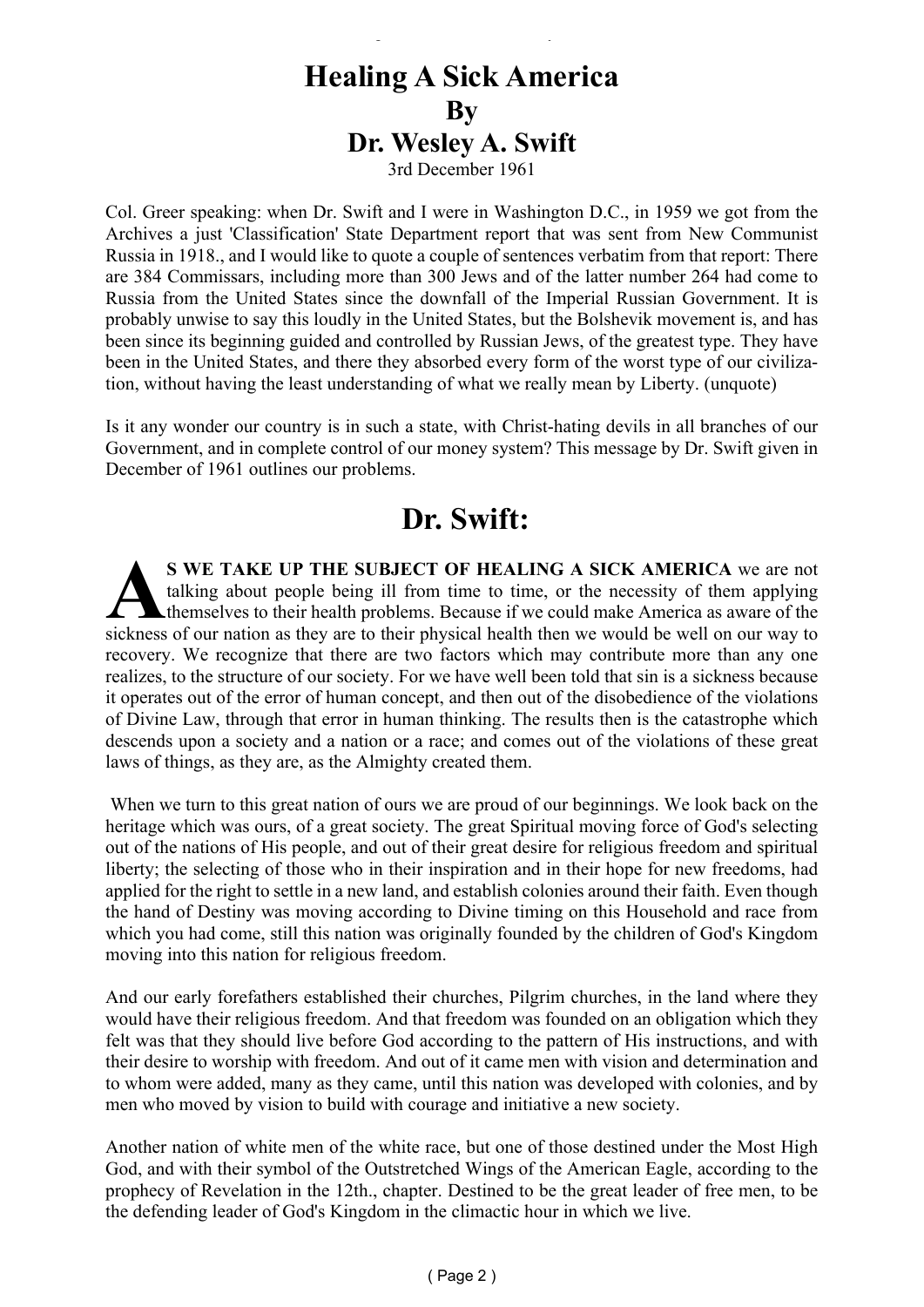We are well aware that as we look at the world today, one of the most powerful forces which the world has had to lead it, in the last 1/2 of this century or more, has been the rising to this Destiny that has moved out of this great nation of the Western world. We are also aware that the background and the greatness of this nation has come from the principals and the concept of the truths of the Holy Scriptures. Our Forefathers dedicated our society upon this Faith, and when they gathered together in the 'Articles of Confederation' they recognized the Sovereignty of God, as they confederated themselves together for the purposes of standing strong together for the great principals by which their forefathers had also been guided.

And upon this they advanced into Constitutional work and the Constitution was the framework of the Declaration of the people, their principals, ideals, and their freedom. And anchored by the authority bestowed upon the Federal Government, by the States, to bring this to pass. And thus this great nation came into being and was anchored to the foundations of freedom. So it is quite obvious that from the very beginning, that the enemies of God's Kingdom who are also the enemies of Christianity are determined to seek ways to destroy the freedoms of this nation, under their manipulated slavery and eventually under the tyranny of their control. So from the earliest hour of our Liberty the major pattern of the tyrants were not necessarily the Kings from whom we had secured our independence by battle, but they were the forces who held the King captive, and had long sought to wage war against your race, and against God's Kingdom.

We have watched this nation come from those days in 1776 down to our time, and in the course of this period, we have watched it develop, and saw many things take place. We may say that in 185 years of history that this great nation has come a long way in growth and in development. But at the same time, and from the very beginning, from the high principal that was in the minds of our forefathers, unto our day, we are aware that something else has been at work on the body of our nation and in its body politic. Something which has sought to change, to set aside the foundation established by our forefathers. Something which has sought to sell our young people and our national life, concepts which were not the concepts which made our great nation, although it stands in stature, high above the nations of the world, still there is seen today a great sickness in our land.

And this sickness lies in the thinking of our society, which is plagued by a very deadly virus, in the fields of its thought and its economic and political action. There is no question of the fact that when one approaches the problems of a sick patient, it becomes the problem of the doctor to make a careful examination, and then diagnose the problem. And then to eliminate the disease or the virus that is hostile to the patient, and when this is done, then the patient benefits. And so there is no trouble when arriving at that conclusion that you decide that the patient must be healed.

There are those who say it must be by prayer, and that is a good thing, start praying for the patient to see that all spiritual application is made. There is no doubt of the ability of God to produce miracles of all kind, but at the same time there is continual process in our society, which leads to the finding out of what is the proper nutrition that people need, what bio‑chemical balance is essential, and what kind of assistance they may get from any kind of practitioner, from the medical doctor down through the chiropractor to the local health doctor, or the Christian expert, to try to get the body in proper shape and in proper balance.

And it is well understood that you are what you eat and that you have proper nutrition for the balance of the body. This is also true in the body politic. It is important that we find out which is making our nation sick, and find out where and what that virus is which is making it sick, and then when we find out what that virus is then do anything, and everything that is necessary to stamp out the virus. Having eliminated the virus from out of our nations blood stream, we may then move to see that we as a nation get proper nutrition, mentally, politically, socially, and economically, and let all of the spiritual power apply to the transition because God has ordained that every problem effecting your nation is going to be righted, and the powers of darkness are going to be eliminated.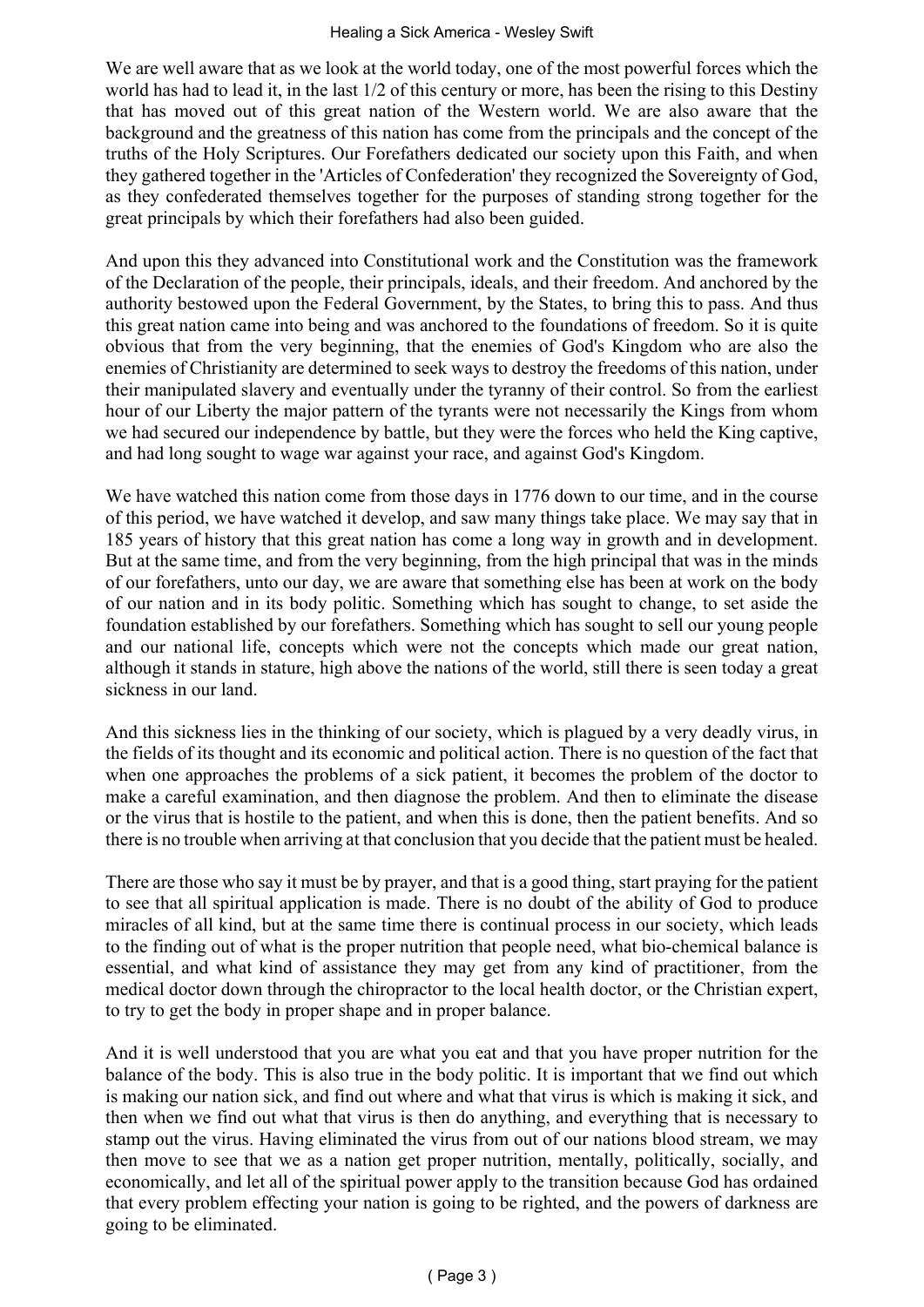The other day I listened to a great exhortation over the radio as to the crisis of the hour and the great dangers which a world wide Evangelist was pointing out. He named different places of these trouble spots and he finished by saying that the whole world is about to explode and what the world needs is Christ. Now; there isn't any disagreement with that, for what America needs right now is The Christ. But the amazing thing is that he recognized that Jesus is The Christ, for this is what the world needs. That would be perfectly satisfactory if everyone had the capacity to understand that. But the Asiatics and the Negroids and other people of the world with their Witchdoctors, and Idol worshiping Temples have not come to that conclusion, and they cannot as long as these powers of darkness hold sway over them.

You in this great nation; you are a majority in this nation who have been brought up, and have believed from your mothers knee, that Jesus is The Christ. In fact the great majority of our people in this nation, as they go to church, and they sing the hymns of God's Praise, and they recognize the Atoning work of The Christ, they have accepted the fact that Jesus is The Christ. They have made a certain spiritual acceptance of these truths, and they are not all that worried about their Destiny, because they believe that God has provided for that also. But a great number of people don't know what they mean when they are talking about The Christ. So in this they have been thinking about the work which God has wrought for us, and have been worshiping the Name of the Eternal God as YAHSHUA, or Jesus The Christ, who walked the earth and this is good, but when I tell you tonight that America needs Christ, then I mean that they need to think like Christ thought, and they need to do the things which God would have them to do.

Now: if that is what they mean when they say our nation needs Christ then my friends we are on the road to deliverance of our society. Jesus said: 'Ye shall know the truth and the truth shall make you free.' And Jesus anticipated that as men knew the truth they acted upon it. Some people have a strange picture of the Most High God as He dwelt in the earth. They think of Him as only meek and kind, and gentle, and they think of He who would look upon His own persecutors and lift not His hand. They think of Him as one looking down from Calvary's Cross on a group of Romans not knowing what they were doing, and saying: 'Father, forgive, for they know not what they do.' And then they take all those things out of the sequence of events, and tell us that it doesn't make any difference what kind of forces are fighting against our civilization, we are just to look down and say forgive, and forget, and take no active part in the thing which God told us to do.

In the first place this is the wrong aspect for Christians to take because one of the instructions which you have been given is, follow me. Now: I want you to know that there were many developments in the history of our race, and experiences not the least of which God prophesied He would do for us as He gave us mental and spiritual relief and then consummated all in the day of Atonement, for us. The Great Day of human visitation was when God was born among men, and then grew up among men, living in a body like His kinsmen, for the children of God were embodied in flesh, so we are told in the Book of Hebrews.

Thus HE took upon Himself a body just like ours. But in this instance Jesus told us something which was to come to pass. You see He did not predicate a Crucifixion for 1961, because the crucifixion took place back in the 33 years of His life. He did not intend a second crucifixion, for the events of that day had come to fulfilment. The Bible clearly tells us of the problems affecting the people of our race in Palestine at that time. There were people from two tribes of the nations of God's Kingdom, these were the tribe of Judah and Benjamin with some of the Levi, and thus these were the Israelites present in Palestine at that time.

There were others present in Palestine as well and Jesus clearly identified at least their leaders. But those of Judah who were in Palestine at that time are today the Germanic people, and later they migrated into Europe to join the Goths, or that portion of their tribe which had gone out in migration much earlier. As we talk about Benjamin we are talking about the Normans, and the Scandinavians are part of this migration. We recognize that these two parts of the basic structure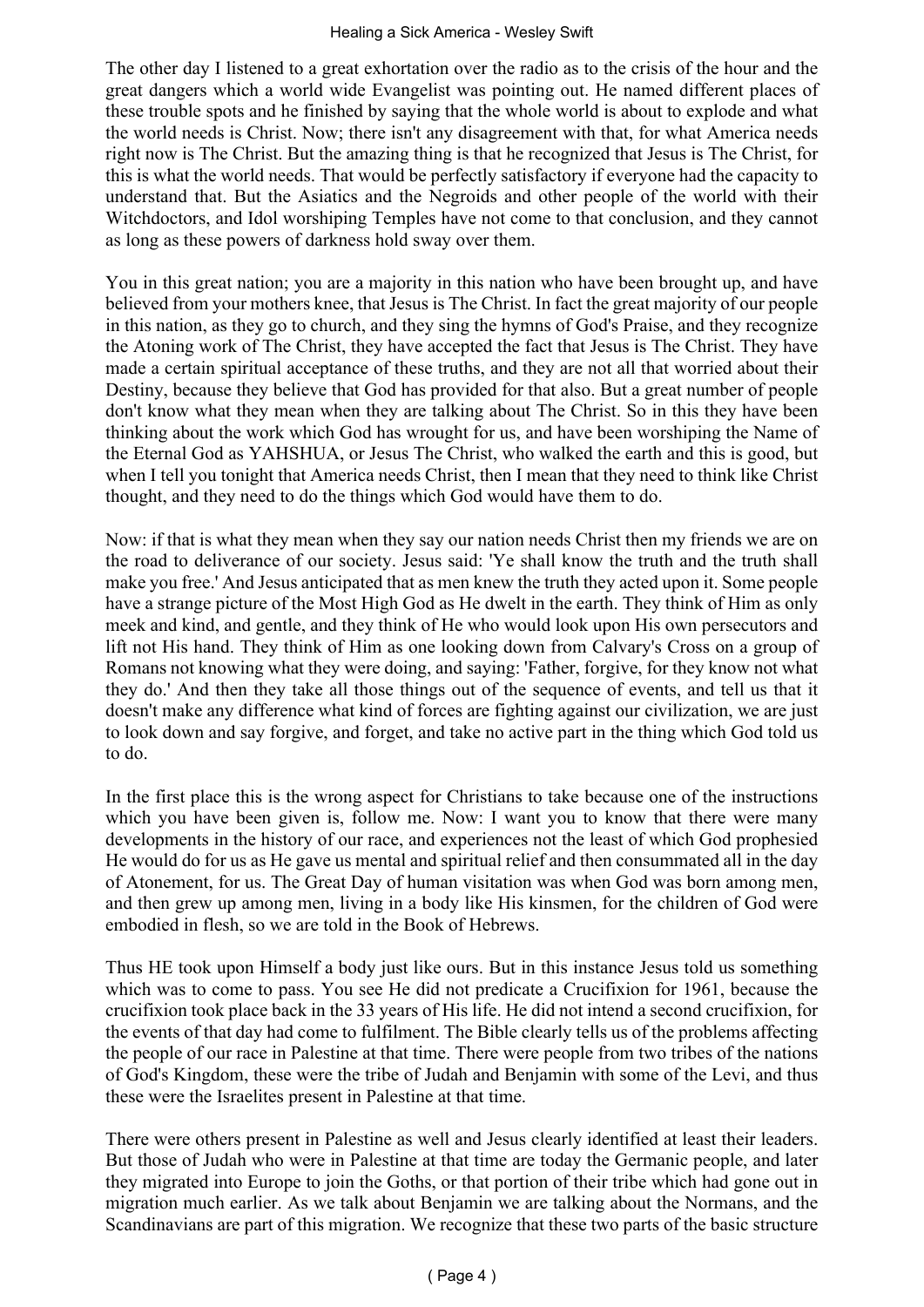#### Healing a Sick America - Wesley Swift

of your national structure of your racial life and tribal origin were in Palestine back in those days. But also there in the days of Jesus the Temple was in control of a people who are now called Jews. They had usurped the authority of the land and falsely claimed an identity they did not have, and they usurped political power by the use of their purse and their gold. They established by their manipulation of gold, the political, economic power, of that region as well as even over the Roman Empire, and they could by that power buy the position of King over Palestine, thus Herod was King of the Jews. Herod ruled at the time of Jesus' birth, and the period that followed carried on the same type of rule.

 Now: Jesus, although He was very God, and all the Grace and love of God dwelt within HIM, and though He dwelt among men in a physical body, still He knew the events which were to happen at this time. And in His ministry He at no time tried to hide the truth. But in fact He proclaimed it with great vigour, with all the Life of God, and with all the revelation of His Spirit. He spoke to those who needed the comfort of His message, and to those who needed the healing touch of His hand, and to those who needed a miracle in their lives He reached out. Those who heard HIM said: that never a man had spake like this man spake, even his enemies had this report from those they sent out to seize him.

If you will read Matthew, Mark, Luke, and John, and especially Matthew and John, then as you read these Gospels you will discover that the Jews in Jerusalem were always trying to capture The Christ...they planned to stone HIM, to kill Him any way they could, but to do away with HIM and you are told of incident after incident of how they plotted and plan this deed. But how many Clergymen of today when reading the New Testament overlook the fact, or never mention the fact that it was the Jews who were always trying to Kill Christ? They tried to smear His Name and they tried in all ways to destroy HIM, but these things are overlooked today, why? Because they are trying to seal an obvious fallacy based not only on this translation and obscurity of fact, but they are also utterly ignoring what Jesus had said upon this subject, as they try to tell you that the Jews are the chosen people of God. That anything they do must be ignored, and you must just bless them, even in the evil which they participate in, and you must not lift up your hand to do anything about it.

I think for proper understanding of your relationship to this problem, and its effect upon your national life that you must realize that Jesus did not tell you to do nothing about it. He spoke to those of His people at that time who were under the bondage of the Roman Empire which ruled somewhat benevolently, and also under the more dangerously controlled world of Jewry which was suppressing the people of Galilee and Judea, and the disciples of The Christ, and the true people of Judah and Benjamin. Now: Christ spoke out on this matter and He identified these people in the Book of John, and He did this thoroughly. And as He pointed His finger at them He wanted all to know that these were not of the House of Israel, for whom He had come. We have cited to you that Jesus said to these Jews: 'Ye are not My sheep.' more than that He identified them as being of the household of Lucifer, through Cain, and that this was a household of evil, and was responsible for the evil of the earth.

We told you last Sunday evening that in identifying these children of the Serpent and the Viper, that Jesus pointed His finger at them and said: that they were responsible for the death of the prophets, and then these people whom He was talking to spoke up and said: 'If we had lived in the day of our fathers, we would not have killed the prophets'. Then Jesus said: 'Ye have just identified yourselves as the children of your fathers and you will live up to the full nature of your fathers because you are going to be just like them.' And then Jesus said: of this people 'I hold you guilty of all the blood of the righteous slain upon the face of the earth, and the judgment for these catastrophes falls upon you.'

Now: at no time; let no one criticize or intimidate you because you are pro‑Christian, because you are for a Christian society, a Christian civilization, or a Christian Destiny on the grounds that is not right to be opposed to anyone. For today the enemy against you is trying to get you to take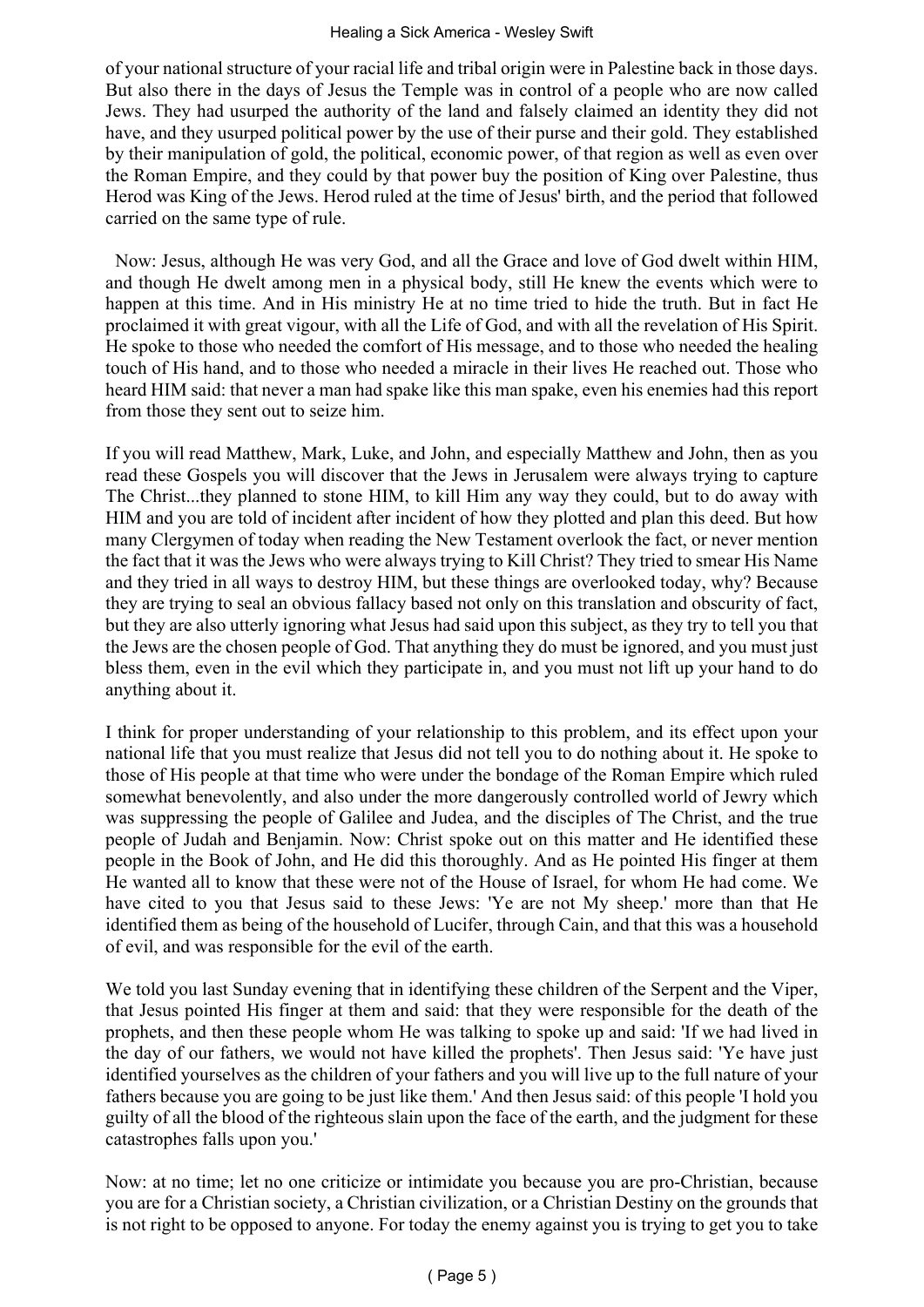such a position where you will not take any position against anything. He is trying to do that in your colleges of today. He is trying to take away your Faith in God and the knowledge of moral ethics and moral standards, by saying: you are just an evolutionary product, you have no moral responsibility, no God, you have to answer to no one, so just don't get excited about resisting anything. Just let everything take its course; why does He advocate this? Because Satan would like to make pacifists out of you. Instead of letting you find a cure for your nations sickness, he wants to give you a tranquilliser.

He wants the whole nation tranquillised, and he wants you so pacified that nothing makes any difference. And the Christians today who are fooled into thinking this is the way to follow Jesus, in no way are fulfilling the responsibilities required of His Church, or the nations of His Kingdom.

I want you to know that you have to look at the things spoken by the Most High God, and of the things which he had to say about the things which are to come to pass, on the basis of time, when they were to take place. There were some things which were not to happen before a certain time, but throughout the course of time, and by the manipulation of evil, by the domination of the economy, and the political life, and the putting forth of false gods, and evil philosophies over men, we find that this has been going on for ages. During the time when Christ walked the earth, it was going on, and it continues to go on from that time to your times; it continues.

 But Jesus looking out over this evil power laid the foundation of declaration, and then introduced John in the Book of Revelation, to the evidence of it. And he records this in the Mysteries of 'Mystery Babylon'. We use the term, 'Mystery Babylon' always as a blanket term for the political, economic, and social evils that operate as a massive machine, and a tremendous conspiracy in the world, in the hands of Satan's own offspring, and always they were identified as such...by Jesus The Christ.

Anytime someone wants to turn against the positions of this Church, or the position of this pulpit, they are not merely arguing with us, or seeking to dispute what we believe and say, but they must argue with what God has said in His own identification and His own Holy Word. And we will stand or fall concerning the enemies of this Kingdom, or the position this Book has taken, and the position that The Christ declared Himself as He pointed out these evils, and when He revealed these things unto John who was to record them and tell it to HIS Church.

This Church was to receive this knowledge and it was to act upon it and to know where these powers and forces of evil are. Jesus made it quite clear just before the Crucifixion that the Kingdom of God was suffering violence, and the violence was taking it by storm. And He also made it quite clear that the powers of darkness coming against Him were from organized Jewry and were known by Him. And though they thought that by Crucifying The Christ that they were accomplishing a victory, still Jesus said: 'He laid His life down, and He took it up again.' And these powers little knew how they were defeating their own god (Satan).

But they were to wage a relentless war against His Church, and Jesus said they would deliver many to their synagogues. Now: I don't want you to think that there are any but one people who have synagogues. But Jesus said they would deliver you up to the synagogues, and unto the magistrates which they would buy, and control, and unto other seats of power which they also control. And they would Martyr and hound the people of the Kingdom of God. So completely did Jesus understand the secret animosity of the evil, as well as the outward plan of His enemy that He told His disciples: if you don't have a sword, you better sell your coat, and buy a sword, because when I send you out, then you will be as lambs among wolves.

There are evil powers and they will not stop at murder, they will not stop at assassinations, so don't go out without protection, for I do not want you cut down without resistance. Jesus never told anyone to buy a sword as an ornament. And they didn't wear a sword as part of the dress uniform of a Christian Missionary. He told them to get this sword to protect themselves against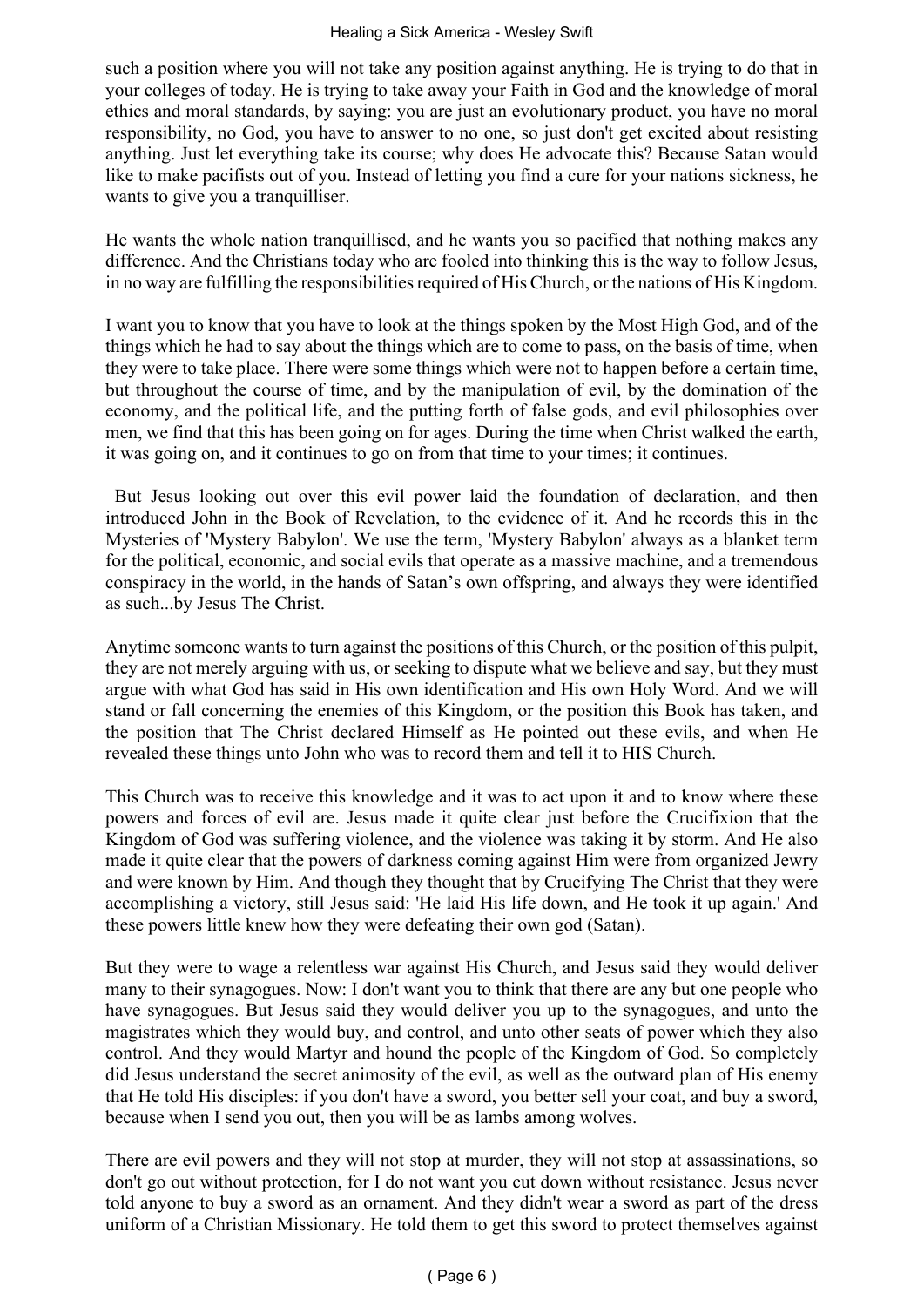these evil forces, and if Christ told you to buy a sword He expected you to have sense enough to use it.

Someone said: oh, we are not to resist in any way, for 'Those who take up the sword will die by the sword'. But the full meaning of the text, Matthew 26:52, is: 'They who take up the sword to do violence, to do the work of aggression, to do the work of theft or murder, they shall die by the sword. But they who take up the sword for Righteousness, and for a righteous cause, are not my friends, under that measure of judgment. I

 Think it is most significant as Christ warned His disciples about this evil, that He told them what the situation would be. But looking with the eyes of Omniscient down through the course of the years that were to follow He also made certain prophecies for the ends of the age, and for the hour in which we now live. He said: 'The day will come when my servants will fight, and the Kingdom will not be delivered to the Jews.' I think that time has come when we better take back the Kingdom and send the Jews packing.

Now if there are one or two startled faces because they didn't think we would speak that frankly, we have only just started. I do not believe you ever solve a question in a political discussion by going around it. I do not think you approach any great problem of evil by going around it either. I don't think you approach any problem of evil by avoiding it whether from the pulpit, or in open discussion. Some people say: we cannot discuss this subject or that subject, it is taboo, or it is just not done. But then I look around and I see something not done, and I think there are some things which should be done.

In this hour there isn't any question of the fact that we have trouble, and I am going to turn to the Scripture and find out just where the troubles are coming from. In the first place we have in the laws of God certain instructions. He told us that when we built our cities in the land that He gave us that He wanted our cities to grow, and be populated with our own people. He wanted them to look as white as you are. he wanted the offspring to look white. If strangers came to visit, He told you that they could visit, and tend to their business, and then they were to go away, but they were not to live, or to stay there. If because of their business, or their representation they were to stay, then they were to dwell apart, not to dwell with you.

Then you were told not to let these strangers come into your land and get in positions above you. They were not to teach in your schools and they were not to instruct your young people. The instructors for your young were to be teachers and educators who have had the vision and background of Your Faith, and your race, and thus they will teach the foundation of Faith in Your God, and the responsibilities of the moral standards, and the ethics which come out of HIS Commandments. Your instructors were to teach the knowledge of the basic sciences which God has given you the intelligence to understand.

To be able also to write, and to read, and communicate with your society, to multiply, divide, and subtract, and use all the patterns of mathematics, and then become wealthy in knowledge concerning the earth into which He placed you because He gave you the understanding as to how to progress. That is why His race, this Adamic white race has more vision, more knowledge, than all the rest of the world. I challenge you tonight to find any advanced science on the face of the earth which has not come out of the white Christian Nations of this world, within the process to retain the leadership that God gives you for the adaptation to the earth, and the changes which you make within its surface are for you benefit.

You are to retain this control over your youth, and to retain control over the preservation of your culture, to maintenance of your society and the building up of your standards. You are not to permit the lowering of all these to satisfy the perimeters of your horizon. Too long has it been policy that we must please everybody, that we must get along with everybody. That is not a Christian virtue, It is a Christian virtue that you proclaim truth with unswerving devotion, that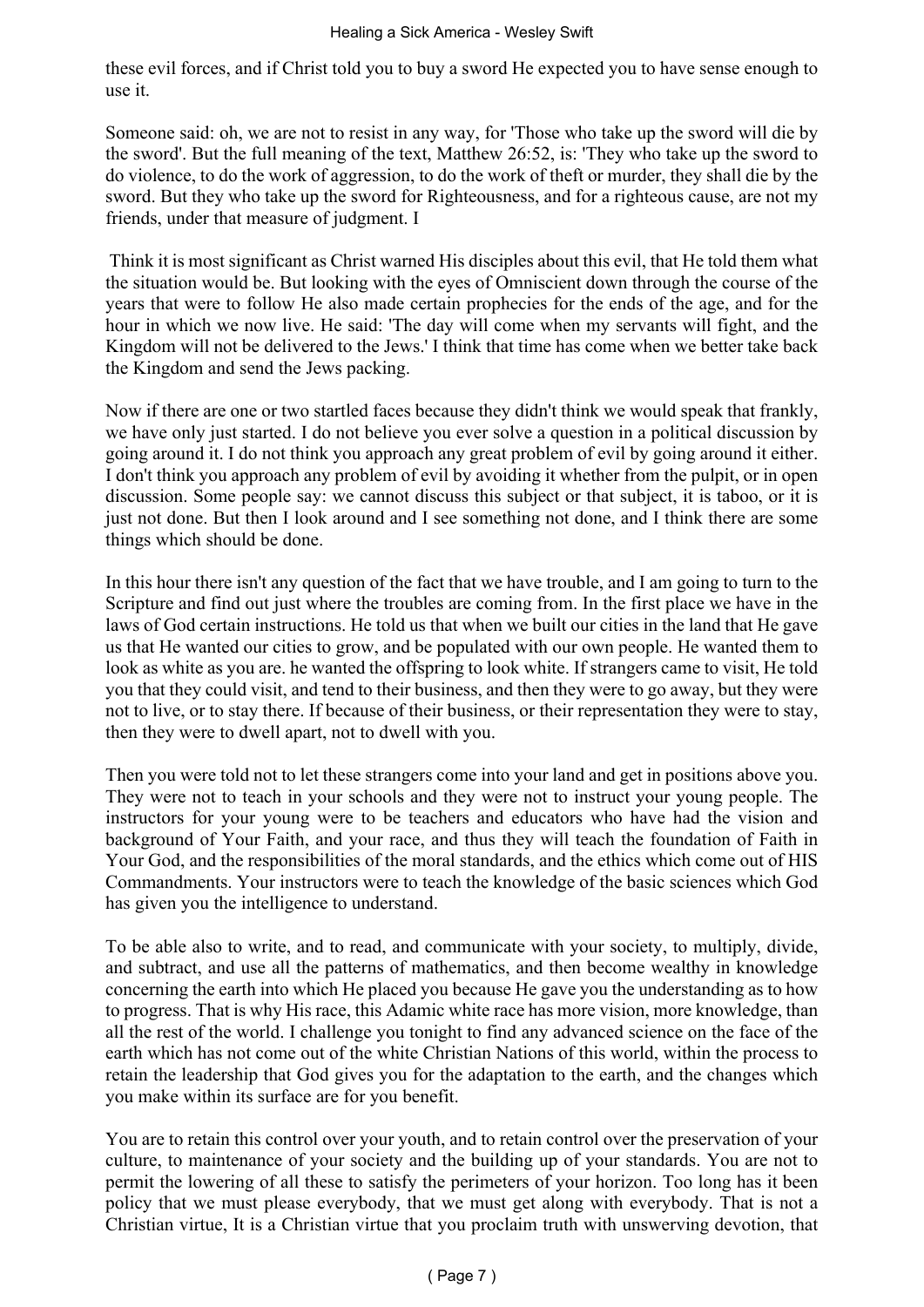you change the things that need changing, that you build the Kingdom of God with knowledge, and wisdom, that you roll back the darkness and superstition, that you enforce law, based on righteousness, but not that you surrender to evil, but rather that you resist it.

You live now in a different age than in the days when the Gospel first went out to gather men of your race, wherever they could be found. And the Apostle Paul was told not to go to Africa or Asia, but the Spirit, sent him to Europe and thus the Disciples went into Europe and into Britain wherein early times The Christ as a young man had helped to build the Wattle Church at Glastonbury, on land that belonged to Joseph of Arimathea.

They went out to Western Europe and unto the nations God was developing out of the background of your race. No student of Racial History today will gainsay the great common migratory patterns and that those of vibrator background dwelt in Europe, that those who dwelt among the nations of Europe had something in common, and that you also of the white race are a marked type. Any student of today with knowledge of the structures of heads, and skeletons of the beings dwelling on earth can identify the different marked types. Any doctor of anatomy can tell in a moment whether he is looking at the skeleton of a Negro, an Asiatic, or a white man.

So we know there is something different in our background and we are not arguing those points tonight, but we are merely stating that in your nation there is something wrong if this cannot be established. It is essential that people be taught correctly, and then secondly as our forefathers designed this nation based upon Divine Law, and Liberties, and Freedom, they sought to conform to the pattern of the NEW ORDER OF THE AGES, which we have placed in our Seal and which God intends shall be built. We did not intend to seek to please any other Government on the face of the earth when we formed this one. We formed this Government in hopes that our Light might shine abroad, but we were not trying to please anyone by curbing our freedom and liberty and civil rights were a great issue at that time.

I am going to tell you that I think that the great majority of the people in these United States haven't found out how important the civil rights issue really is. It is the civil right of millions of Christian Americans that are being infringed on, in the name of civil rights today which are not for you. I think that you are being interfered with in your rights to serve God at the dictates of His own ordinance.

When they tell you that you don't have the right to hire your own kind of people to run your own factories or your own ranch, or your own store that you can't have all Christians to work for you or even all Baptists if you want, to work for you, or if you want to select any of your race to work and associate with you, then it is your right under the direction of God for you to do this. And when any nation interferes with this right then they are tampering with the civil rights of the Children of God, and a God given privilege.

Someone said: but it is the duty of our times that we secure the civil rights of the Negro, or the Chinese, or the Jews and so forth, that their rights as minorities may not be abused. And therefore giving them civil rights is their due. NOW WAIT A MINUTE! Rights is something quite significant, A RIGHT IS GOD GIVEN, you can recognize it, but you don't bestow it at all. You try to uphold what is right, but in a nation of God's Kingdom it should function under a prescribed Divine pattern. Suppose I tell you that Asiatics, unless they come to visit here, don't have any right under God's Law. Oh! You say!

They have constitutional rights. Well! Of course we don't abuse them, and they may have rights where they come from, but here they have PRIVILEGES granted to them, but not at your expense. California had a law that forbade Asiatics from coming over here and buying up property and settling down, but under the Anti-Christ world government plan, the United Nations says that the laws of the State of California have been set aside. More over, under the United Nations interpretation of the law, Asiatics or anyone on the face of the earth can buy and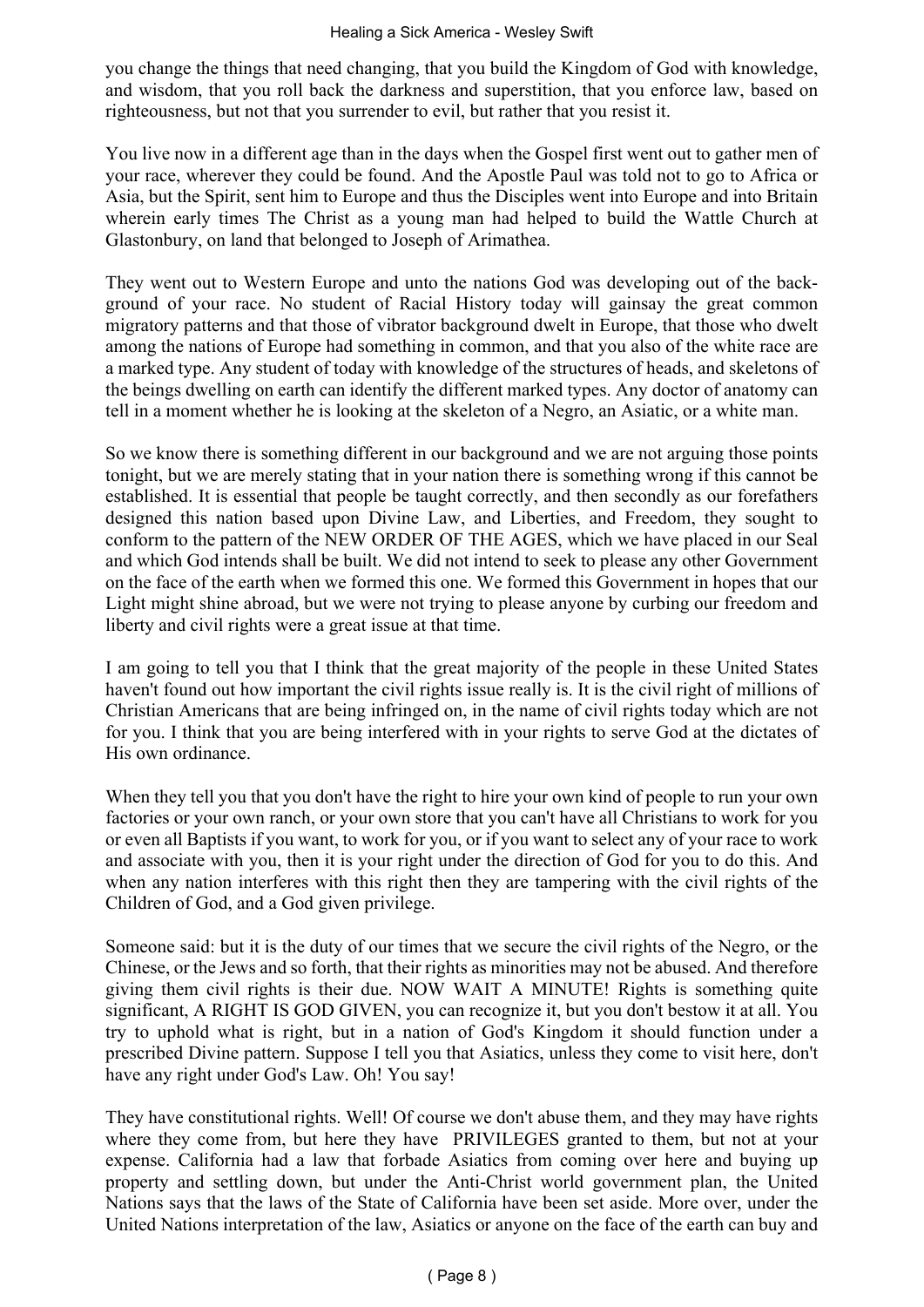hold land in any country on the face of the earth. And the Supreme Court of this State of California set aside the law of your State on the grounds that the United Nations now holds the interpretation of the law. But the United Nations is the organization which God told you not to join, and of which He tells you now, TO COME OUT OF.

Then someone always says: but we must respect this law of the United Nations, but I don't respect it. I recognize that this is something such as a tyranny of world power which has been put over us by men of no vision, but I do not respect it and I will work as long as I live to change and bring these patterns of declared law to the foundations God has ordained. Someone said: then you don't like Asiatics? I don't have anything against Asiatics; in Asia. I am not anti‑Japanese, or Anti‑Chinese, but I am pro‑white Christian American. Then someone said: but there is the Negro problem and it is different, for we brought them over here, and we owe them something. **WE DID NOT BRING THEM OVER HERE!!!**

Do you know who brought the Negro slave ships to America? The Negroes came to America on the Slave Ships of International Jewish Bankers and they boast about it in their own book, 'The Marranos'. They set up the first slave market and the first dealing with slaves in the Western hemisphere. They had set up slave traffic first in Europe and then expanded over to the Western Hemisphere. Now I am not here to stand and discuss the pros and cons of slavery itself. I do not believe in slavery itself because it does not result in a proper benefit to anyone, but I am going to make an assertion tonight, that Negroes who lived in black Africa under conditions of Cannibalism and Witchdoctors were actually better off in Christian Nations, where they were under the conditions of civilization and culture.

They possessed and lived better there (Christian nations) than they did back in the jungles where they were free to eat one another. There has been more progress made by Negroes under white leadership, in any circumstance, than by Negroes who did not have that leadership. As I have said before: I am not nearly as interested in how they got here as I am in how soon they are going to leave. It is very close here in our time and in our society that they are better off among their own people. I point out to you that if the Negroes were interested in Negroes, and if they had that capacity of spiritual acquaintance for the lifting of people to Divine Law and spiritual understanding, if the heart of the missionary was in the Negro, then they wouldn't need any urging.

They would want to do so much for Africa that now since they have been given education, and they claim to have equality and concept and move in the church and religious realms of Christendom then they should be openly willing to go down to Africa and raise the standards of their own people, and to build a greater civilization. Very seldom do you hear of Negroes dedicated to building in Africa a Great Christian civilization based upon the foundation of Christianity, and Divine Law, the law of God and the Love of God. In fact about all the missionary activity you have ever heard of is paid for by the Methodist, the Baptist and others of the Denominational Churches who sent white missionaries down there to do things for them, and to give them the things they now have.

Now: we don't oppose doing things to help anybody, or to carry truth to the ends of the earth, or to preach to all these creatures. But we want you to know that is not the basis of all our problems. And on the basis of Divine Law we should be re‑settling them over there. And if we want to spend money on foreign aide or 'lend lease' then the most constructive program we could enter into would be to rehabilitate American Negroes over there in Northern Africa, or any other place where they might be rehabilitated with their own people. Some Negroes say, but that isn't fair, but my friends he has just spoken his own piece. They are not as interested as you might think in their African brothers.

Now: I am concerned about something that is being disturbed in our society. I am disturbed by the increasing agitation among them to demand an entrance into political and social, and economic opportunities in areas where they do not have any patterns of majority balance, and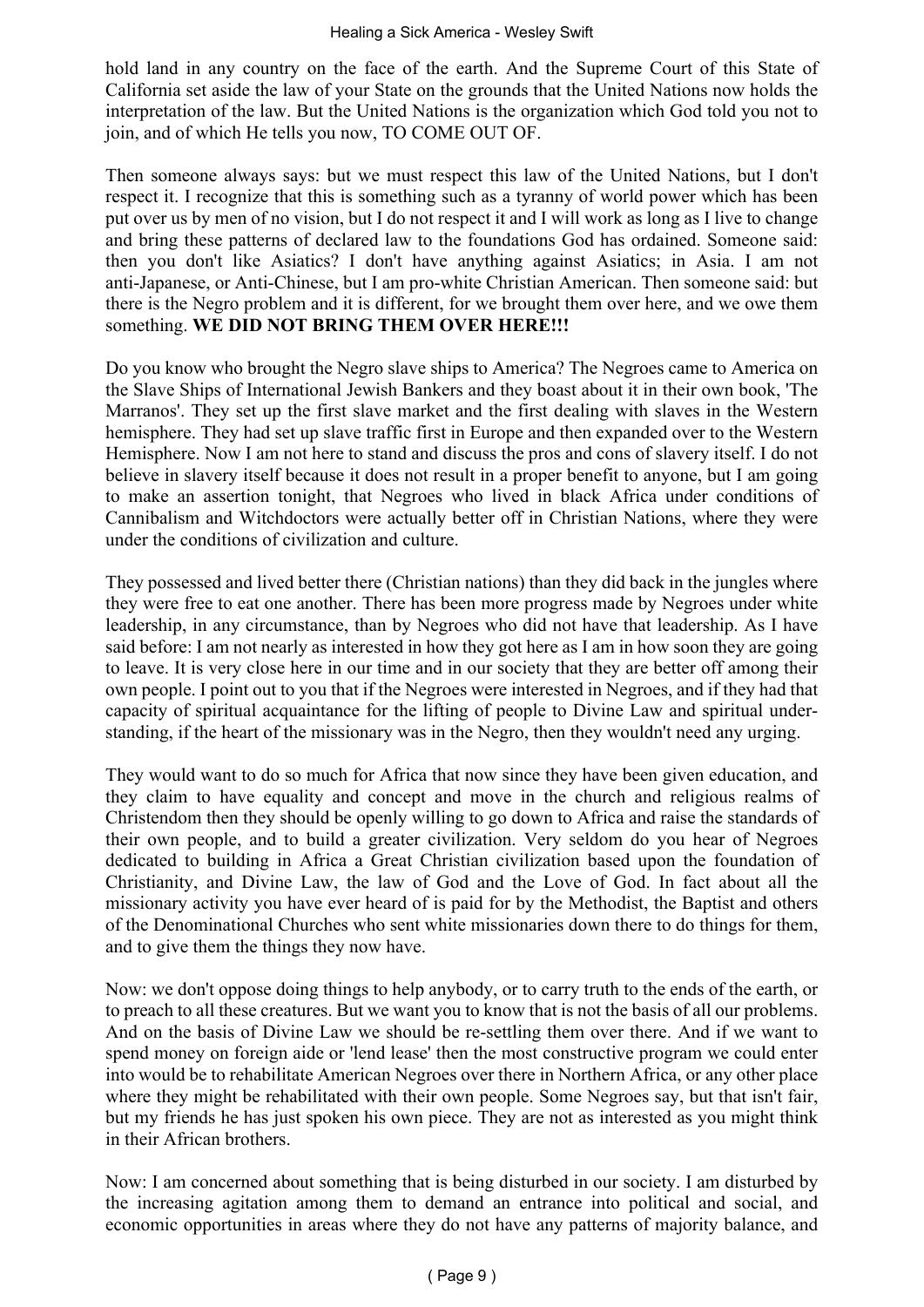where they should not be in such positions of leadership. I am going to make a statement from this platform which is Christian, whether it is acceptable or not in American political tradition: There are no Negroes in the United States or anywhere in the world that fulfil the capacities and qualifications that Christ ordained as essential, to become an administrative leader in the Kingdom of God.

They cannot under any circumstances therefore, and under the pattern of Divine Law for administration be in places of leadership over a white man, and a white nation. Over their own people, yes; but not over white men. I want you to know that our forefathers were bound by these concepts, and when they wrote the Constitution for these United States they wrote that Constitution for Adamites, white men and they never even considered the Negro within this capacity. Someone said but how do you know this?

Because almost everyone of the signers of the Constitution was a slave owner and if he had considered the Negro as the HU‑man, or spirit‑man race, then the Constitution would have automatically freed the slave way back then, without any civil war. But this Constitution was not written for the Negro, and it was written for the Household and race of white men, which was developing this Nation under Divine Destiny. If this is too hard for you then my friends, examine the Scriptures and see for yourself.

 One of the great problems in the body politics of today is that we have been trying to overthrow the balance of white Christian civilization, and these inassimilable minorities who are identified by Christ again and again in the Scriptures are today identified by their attitude as they seek to mongrelize our race, and force upon us a loss of our liberties and our freedom, by making us accept into our lives, and our social contact people whom we have been told to be kind to, and to assist in every way, but, whom we are not to absorb, or accept into the social level of our society. Someone said: but I believe in the equality of all men.

Well, I do to, I believe that God made of One Blood all the men who dwell upon the face of the earth, made nations of them, and I believe that when He is speaking here (Acts 17:26) of one blood that He is talking of Adamites, the white nations founded by this Adamic race. If that were not so then all men white, Negro, Asiatic, would have come forth looking the same. If they were all of the same blood there wouldn't be any difference in their structure or in their background because the life which is in the blood (Lev. 17:11) and in the seed would make them all alike.

The fact that all people are not alike proves that all people are not what is classified here as He said: 'I have made of one blood all nations of men.' If they were all of one blood then you would surely run a strange chance as you decided to add a child to your family, for you wouldn't know whether it would be a Chinese child or a Negroid child in your family then you have a general supposition that something is wrong. There is no question of the fact that you are watching in this design for the degeneration of the race.

Let me turn to another pattern for we have watched the evil influence these powers have gained over areas of our government. One of the most powerful forces which seek to corrupt men is turn them in their desire for power and great riches. Men have been given a false pattern as to what riches are, and a false idea of what real leadership is. They look at it as a pattern of power, but, 'He would be greatest among you must be servant to all', if he operates in the proper capacity.

Now listen, I charge tonight that America is sick because we have retreated from the great standards of individual freedom and free enterprise we established in the beginning, until we now have an increasing power of Federalism. And that federalism is not the freedom of state and individual that was designed in the Constitution, but is a seizure of power and the encroachment of it. Also it is a separation from Congress with each passing session its powers, and is a denial of that basic concept of government in which we had checks and balances against tyranny. Congress in the beginning was given certain powers and the executive branch had certain powers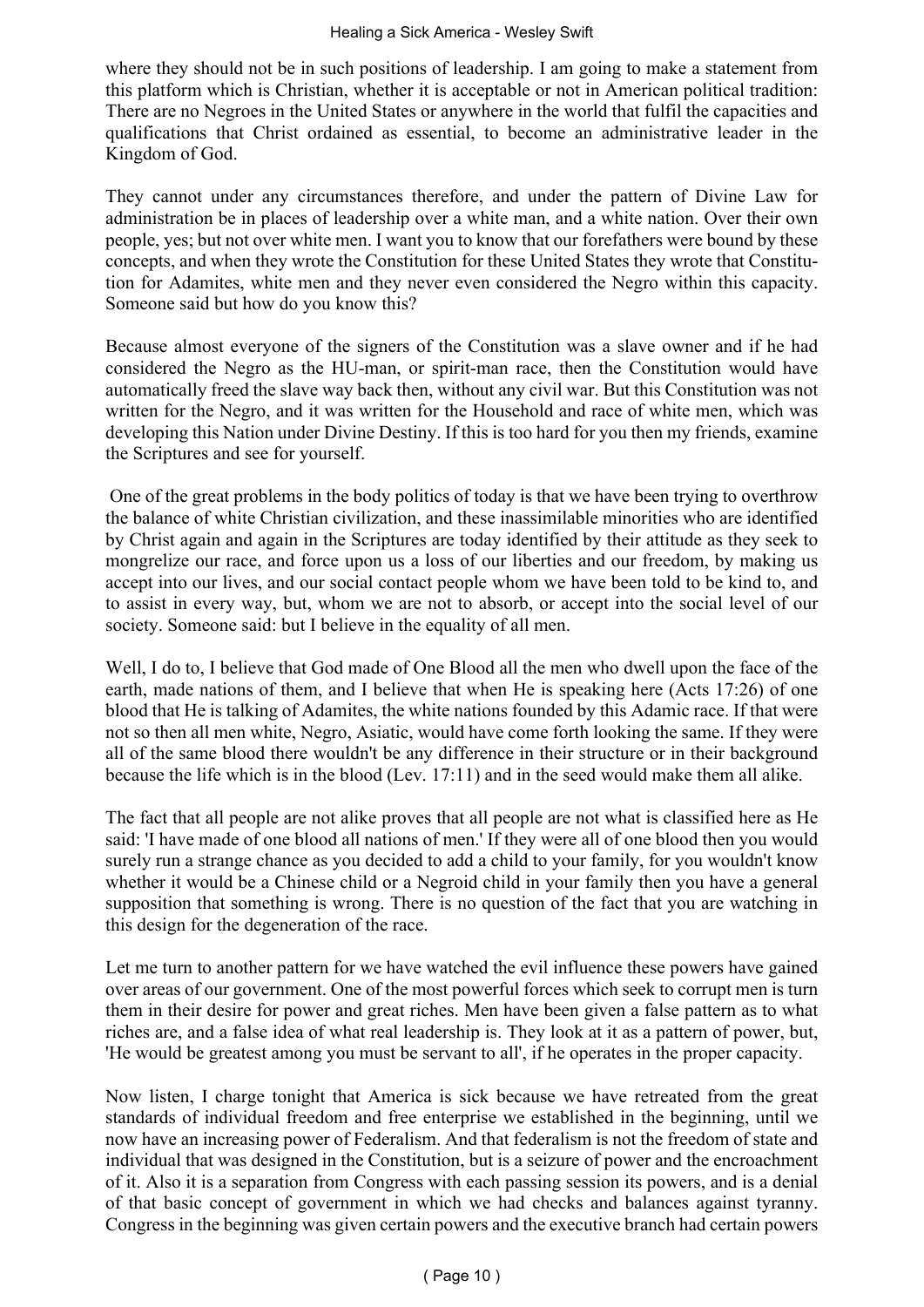as well as the Judicial branch of Government. But those powers were delegated to them by the States, and they were defined in the Constitution.

Today the Executive Branch of Government is surrounded by these strange advisors and has been since the days of Roosevelt, and even before to some extent. But they have from the time of Roosevelt right down to today, been seeking to take the powers of all branches of our Government. We are facing a growing standard of attempted tyranny in our society.

Now: just let me pause here for a second. There is something seriously wrong in the Judicial Branch of Government, for their well defined basis of authority said they could only render their judgment on the basis of what the Constitution said: which Constitution was designed by the people and their representatives. And today we see the Judicial Branch of the Government, the Congressional, and the Executive Branches as well determine what America is to be by any revolutionary concept and whim that comes into their minds.

The Judicial Branch instead of basing their decisions upon the Constitution have based them upon the beliefs of Communists such as Du Boise who is now an open member of the Communist Party though secretly he has been a member all of his life and there are others whom we could name as well. But when your Supreme Court turns to Communist thinking rather than the God given Constitution that you have, it is time that we healed the Judicial Branch of this Government by removing each one of these men from their position and putting men of Faith in America and its Constitution, and in the Faith and Destiny of our society on that bench.

This is a hard thing to do, it is sort of like surgery at times, but just go ahead and do it, impeach every man on the Supreme Court, and put on some Christian American Judges, and see what would happen to American life. One of the most significant things is that this pack of strangers; advisors is getting bigger all the time.

They were bad enough in the days of Roosevelt when the first brain trusters began coming in under the Morganthal, Frankfreiter plan with their followers, but today they are so firmly entrenched that we have 76 of them out of 116 surrounding the President. And every time he opens his mouth it sounds as though they were whispering in his ear. Someone said: Kennedy is a likeable young man so give him a chance. Yes, he is a likeable man, but he is not performing like he should. And the most significant thing we could do for him is to force the elimination of everyone of these advisors who hate your Christ that do not like your way of life, and want to make you a socialist, liberal American, and surrender your country to the Communists. It is far better that you sever them from your National life than to ship our nation into slavery to satisfy the power of just a few men.

Now these strangers in our nation have been trying to get a strangle-hold on your economy, and they have taken quite a hold over it. These parasites live on your work and your production and they don't do anything except let you in a war after war of futility and against your own people. Then set you up for conquest and full enslavement by armies they have raised up in World Communism.

I think it is significant for you to realize that as they talk about you not having the proper spirit of brotherhood, and how you are anti‑social because you love all your Christian brothers, and want this to remain a free Christian American society then they say that you are Anti-social. They saw we are the good fellows we are out first on every Cancer drive, dancing a jig and singing a song, and trying to get you to look and to bring your money in to help cure Cancer.

Well! You say, that is a good program. It is a good thing to fight any disease, but I challenge that most of that money is not going to find a way to cure Cancer, but it is just going to find ways to keep the Cancer victim alive a little longer so that the rascals want to get in the midst of any and every one of these feasts of charity.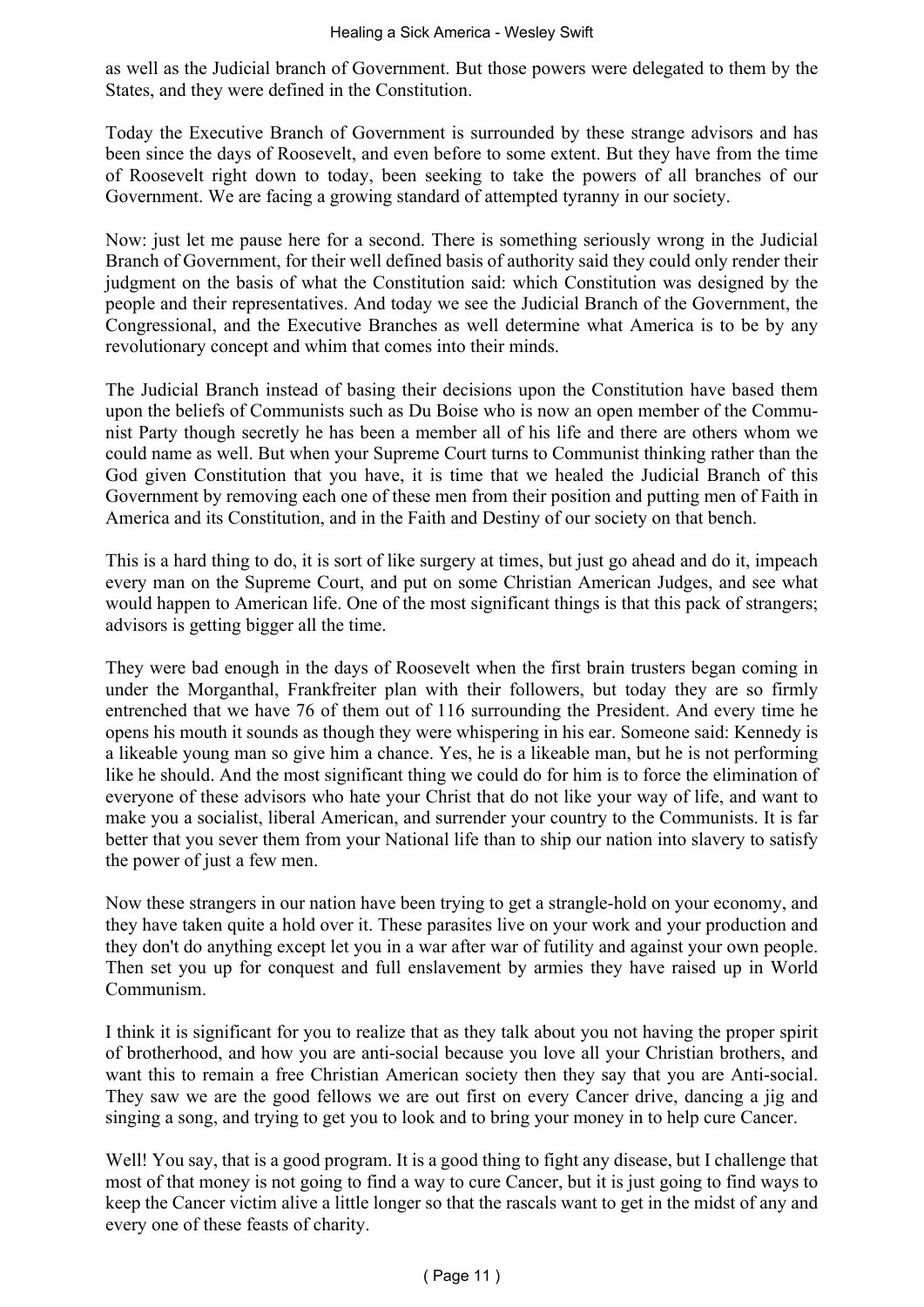A 'feast of charity' is where you are raising money to support or finance or alleviate some condition. You have Cancer drives, and heart drives, and drives for this and for that, but always out in front are these boys, dancing a jig and singing a son. You say is something wrong with that? I think there is something most significant here as the Scripture tells us about these people and their strategy. Peter tells us about the evil of these people who are engaged in this, and Jude in his declaration tells us that there are inassimilable people here in our society and nation.

That strange men have crept in unawares, (II Peter 2:11; Jude 4) who were before of old, ordained to this condemnation, ungodly men, turning the Grace of our God into lasciviousness, and denying the only True God and our Saviour Jesus The Christ. They were ordained of old to condemnation, they are an ungodly people, but not only do they try to act as though they had a religion, and a God-like front, but their lasciviousness, their immorality, their evil and corruption marks them and they all of them deny our Eternal YAHWEH‑YAHSHUA.

 God says: I want to put you in remembrance of this situation, and these people, although you once knew this. They are evil as the Angels who did not keep their first estate, and propagated them. Sodom and Gomorrah, and the cities round about had given themselves over to all types of immorality, immoral life. Jude tells you about this, and there was mongrelisation, and movement after strange flesh, and all attempts to upset the moral standards. Then again today the attempt is to upset the moral standards of a nation and reduce it to their level.

These filthy people defile the flesh, despise the dominion of righteousness, and righteous law, and speak evil of those dignitaries God has raised up among His people for government. 'Woe unto them for they speak evil of those things which they cannot understand'. God says of these International Jews, that they are natural brute beasts for they corrupt themselves. 'Woe unto them, natural brute beasts' that is what God calls them. They are a part of the Beast System of course, but I have more respect for him than for those powers which are trying to destroy America. He is rightly called brute man. Did you know that about half the time that the word, man, is used in the Scriptures that it means, Enosh, that when God talks about the other races He calls them Enosh?

They have a soul consciousness, but they do not have a spirit consciousness because they are not His children, the children of HIS spirit. God is not angry, nor is He trying to destroy them, but He put in His children for His Kingdom in earth and you are this race set apart, and you were to bring Light to the world, to rule them and correct them. This little creature who rode around the world, at least did what He was told and he pulled the right levers and when the red and blue light came one he pulled the lever and came down in a parachute.

He did everything that a Russian Astronaut did, so when an American monkey is as smart as a Russian Astronaut then you don't have to worry about that part of the world's problem. It is said that they have control of space. No, the last one up there was an American monkey. But these evil people they are sowing rottenness into your society to demoralize and deprave it and send depravity upon your people. Do you know why we have such trouble tonight in this city? We are about the third highest in crime wave cities of our nation.

The F.B.I. says you are about No.3 in murder, rape, and violence, so where is it coming from? It is coming out of the evil satanic powers in our midst, these immoral and depraved forces which are seeking to destroy our society. It is not only coming out of them, but through their influence over the more affluent portion of our society.

They move to influence and stimulate the thinking of those who are not under the guidance of the Most High. We find the situation of a car load of Negro youths driving up to a corner, jumping out and slashing a mans throat and then jumping in the car and driving away as you saw the other day. I was told by law enforcement officers that about 600 crimes of intense violence and rape were taking place every month that you never hear about. I could tell you of things that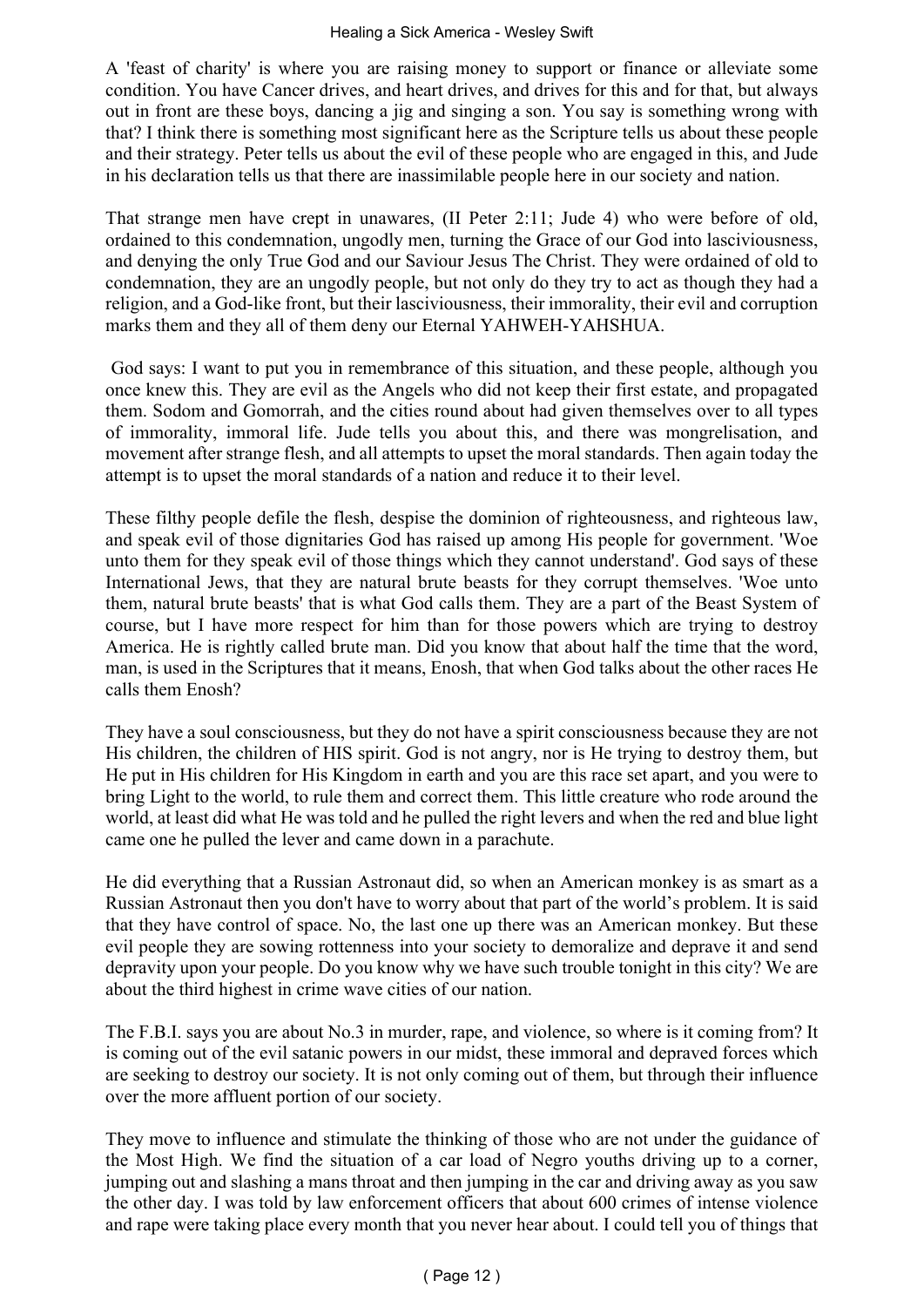are shocking, and we are not going to waste the time doing that, other than to cite to you that actual cannibalism has been happening here in California, and murder, and violence and rape.

Do you want to know why it is? It is because of the immorality and depravity of these powers that are not trying to do anything to assist in stopping this. Behind the thin veneer of a couple of centuries of spiritual influence and guidance of the white man lies behind the African 70 some thousand years of Witch doctors, savagery, and Luciferian service and cannibalism. And that cultural inheritance of darkness which he inherits, which is his background is not only in the electrons around the nerves in his mind, but he has inherited it in the same pattern which the chromatin received the pattern from your forefathers, which they gave to you from the days of Adam, 7400 years of culture adherence to One God, of spiritual Life and this is natural to you, just as it is natural to him what he inherits. You just don't have this thin veneer over your background as he does. If you go back to any depth of your background, then that depth is tied in with the Destiny of God, and spiritual values; yes there is a difference in Adam-man and Enosh‑man.

Don't let them tell you, my friends, that we can ignore these things for we are told here by Jude that these people go the way of their fathers, they go the way of Cain. He says: these are the spots who stand out in your feasts of charity, and we have had nothing but Eddie Cantor and his likes in every drive for any of these causes, they are always dancing a jig in front. Don't think it makes any difference whether it is a T.V. front or whatever the drive is, but right out in front of the scene is these people who make merchandise of you.

In fact I have always been dubious of how much of this money reaches any research of these causes to do any good. I remember that at one time there was a program for the relief of paralysis and the President and his family participated in it. And the whole secret behind it was that they leased the whole grounds of Warm Springs Georgia to the foundation that was supposed to be fighting Polio and they got a great big cut, the biggest cut of every dime that marched down there to help in that cause. I think it is a matter of interest for you to know that here we read concerning these strategies of these people who feed themselves on you without any fear because they are parasites living on you.

'They are the raging waves of the sea, foaming out their own shame; wandering stars, to whom is reserved the blackness of darkness forever.' Because in their capacity, they cannot see. Jude 13.

Do you want to know what is the matter with America? There are too many of these dark stars without vision moving around America corrupting it with their concepts, with the amount of money that Babylon pays them to dance the jig in front of you they are elevated to the status of heroes in your midst. Then the heroes and the heroines of Americas life of amusement, become under the background of this, people who lives will not stand the scrutiny of the standards of morality which are expected both by your society and the church of which you are a part. But they have become the spectacles of leadership in the hero thinking of the youth. Babylon did this on purpose. I am not against motion pictures, or plays or anything that is honest, right, and constructive. But when they become a propaganda program for evil, and when they take people under evil to make them heroes of this prospective, then they do you a disservice.

I want you to know that in capturing the mind, that there has been more propaganda to soften you on Communism, and to build up development of pagan Asiatic Godlessness, as it exists in Communist countries, and it has been portrayed to you in a new light in films. I want you to know that the great nations of Western Europe which includes Western Germany and Central Europe and which has tried to expose Jewry and to eliminate this scourge from their body politic and their banking economy, were smeared and lied about all over the Western World by the children of Anti-Christ. And then the best way to prove how evil they are was for Babylon to come over here and make a lot of Motion pictures, from false and evil scripts and then get people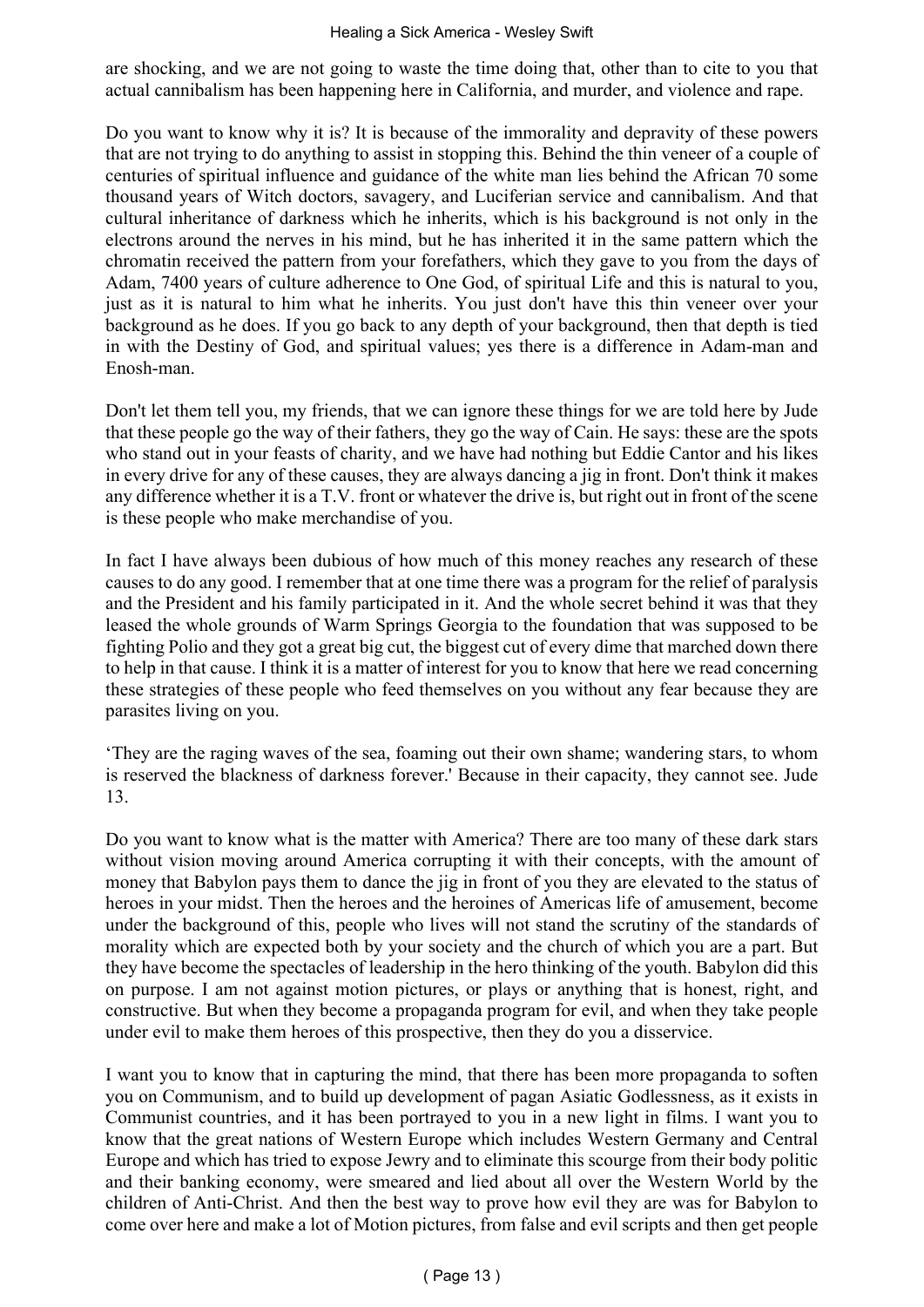to say: I know it was true for I saw it with my own eyes. I had a man argue that with me about some brutality, and I said: this is unnatural for your race, where did you see it, and were you there? Did you see it with your own eyes? No, he replied, but I saw a whole motion picture presentation of it.

There isn't a doubt, but that Babylon has tried to give you the picture of life as they want you to think it is, but they also have lied about the foundation of it as they expressed it on film. The Scriptures I would turn to now are back in the writings of Peter, as I just read you what the Apostle Jude had to say about the evil forces in your society who would make your body politic sick.

These are the false prophets who are among you, and they bring in their damnable heresies, even denying the very Lord that bought them, and bring upon themselves destruction. II Peter 2:1. Now: these people who deny that Jesus is The Christ then deny His Atonement and deny His relationship to your civilization are the ones who bring catastrophes into your nations so what does the Scripture say? 'Many follow their pernicious ways; thus the truth is evil spoken of'. These people are covetous, and they have with false ways made merchandise out of you. Their judgment has lingered long, but their damnation slumbereth not.'

 Now: the cities of Sodom and Gomorrah were destroyed because of the same evil that these people carry out. They are filled with the thoughts of evil, and seek to reduce your thinking to their level.

Now: God said they are natural brute beasts, now listen to this, and don't go out of here and say that Dr. Swift ordered a program on these people. Listen to what Peter said as the Spirit of God moved on him: 'But these are natural Brute Beasts, made to be taken and destroyed, for they speak evil of things they do not understand; and shall utterly perish in their own corruption.'

Now: apparently the best way to save the body of God's people is to find the actual Antibiotic which kills the germ that attacks us. Listen, 'Their eyes are full of adultery, and they cannot cease from sin, they exercise their covertness against you, and they practice their work against you, for they are accursed children of the darkness.'

Did you know that the word Adultery is a most misunderstood word, as to its original origin. There were other patterns and words that meet the social and unethical crimes of your society. But in the 10 Commandments the word was, ADULLAMAS, and it meant those shalt not cohabit with another race. That is how it used to be written, and it is how the Zohar interpreted it. For to mix two kinds of fluids or two substances together is to adulterate it. You don't water milk or add water to gasoline or you have adulterated it. Thus you don't mix two races, or you have adulterated each. Adultery was the co-habitation of two races, the mixing of bloods. I only show you this because it was a part of the Commandments.

These people who have sought to mongrelise God's people in every generation are in our midst today with their B'nai B'rith and their brotherhood programs, for the mixing of the races. I want you to know that this is only a part of this declaration. God talks about how they try to lure people into lust which they picture before them all the time with wantonness. At the same time while the promise is for liberty, they themselves corrupt and destroy and take all the liberty from men. You know that is the way they talk, liberty, and equality, and fraternity among men. But they have taken those words and changed them from true liberty and equality and fraternity among brothers to try to involve the fraternity of the world. And equality of people who do not possess it, and then they would take your liberty while talking about it.

We have mentioned several things at different times, but this love of money is listed as the root of all evil. Your nation has descended down the long road to socialism and socialism is the political philosophy started ages ago, out of error, and always has been pushed by International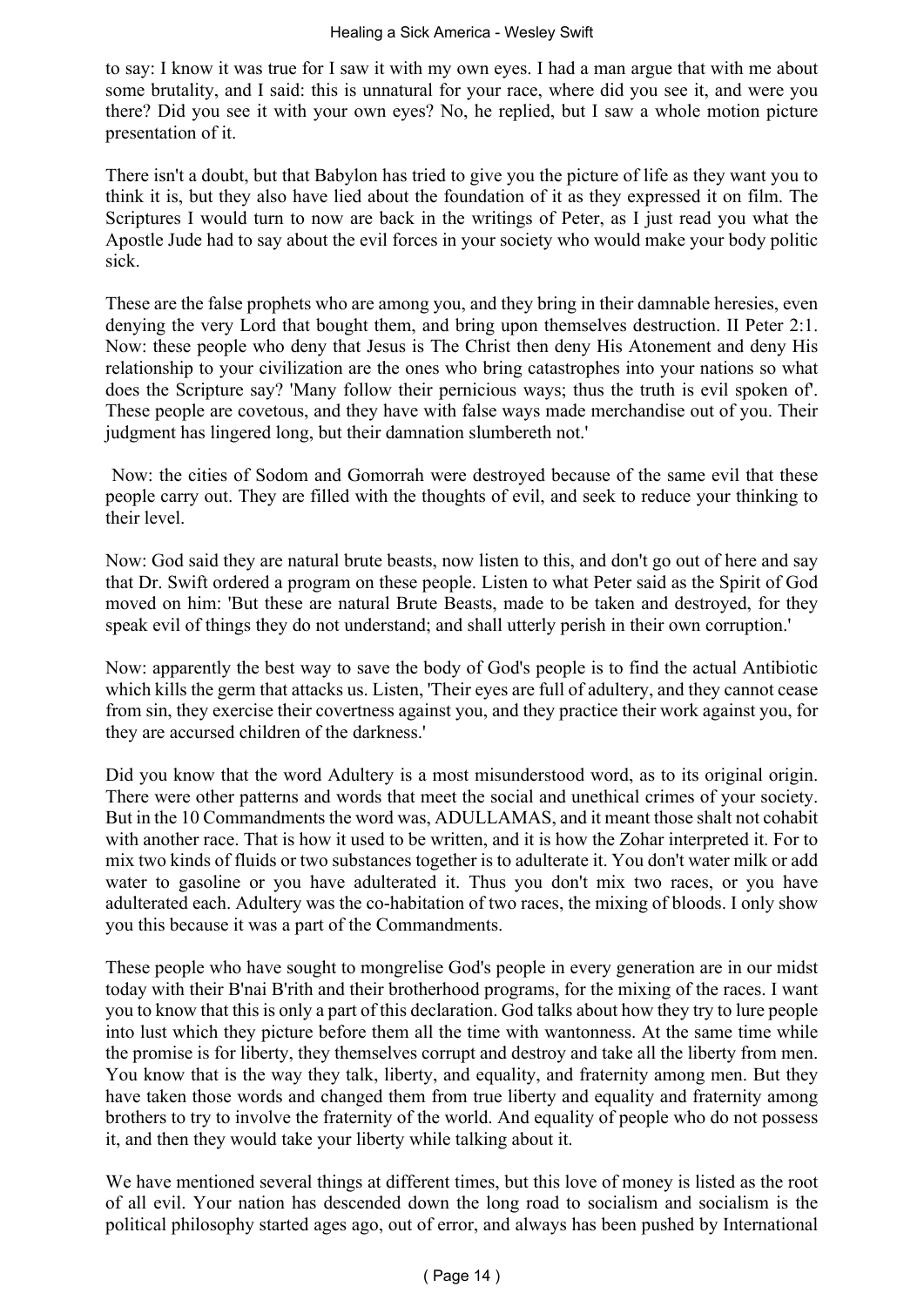Jewry but not by the people of the Bible. Karl Marx gave it its test book called 'Das Kapital' in the generation which proceeded you, and in its course you will discover that Kuhn Loeb and others help develop it, and finance it.

Listen: I only add this so that it may go out over the tape to the many thousands who will hear this: The great curse of the program of Great Evil, is that they plan to gain control of all the production and all the blessings, and all the life, and substance of our nation. To do that they try to gain control of something which they call money, and then they tell you that you can't understand it so you let them take care of it for you. And then they train Presidents to say, let trained money experts handle the money, and then all those who are given the power to do this belong to the private Banking systems of International Jewry of the House of Rothschild. From the days when the 1/2 Jew, Col. House persuaded the Congress to turn the money of the U.S. over to the Federal Reserve Bank System you have been in the hands of the International Banks, who distribute your money at 60% profit.

Someone said: but that is not true Dr. Swift. Yes it is. Understand this: Col. House was told that he did a good job turning the money system of the United States into the hands of his mothers people, and then those people thanked him and promised him a reward. But every time that they circulated money for development, and to meet payrolls, and for the building of America, its backed by the production of things produced, and is then returned by them for the profits. Or every dollar they get they print 10, and then they don't just loan out 1 dollar, for 10% interest but they loan out 10 dollars at 10%.

Then they loan out anywhere from 3 to 6 dollars on shorter runs and get much, much more. If at the end of the year when they turn back the dollar for re-measure and balance out the dollar, they have already made the interest on 10 dollars or more, instead of on just one dollar.

So on the one original dollar they received approximately 60% interest. They had already made because they had loaned the ten dollars out and then they brought the ten dollars back which was their own Federal Reserve notes and re-balanced the one dollar with the Government, but they have taken that out of America's substance and out of America's life by that manipulation 60 cents for every dollar your government put in circulation, through their hands. For this 60 cents they did nothing. Someone said: but Dr. Swift, I don't understand that. But that is because they told you that you couldn't understand it. Yes, I understand it perfectly and I understand exactly what they did, and you can understand it also. I think Christian America ought to stand and say, they are not going to do that anymore.

Franklin D. Roosevelt was surrounded by these money masters and one day they took away your gold and said you couldn't have it. Said we will raise the price from \$20.00 to \$35.00 per ounce, and that meant that you now had to have \$15.00 more to be equal to the ounce, but now you couldn't even own it. All the world could get it, but you couldn't have it. Your money was devalued 40% that day, and savings were immediately devalued because all over the world the American dollar would not buy as much gold, only a per cent of as much as it did the day before. Who had the power to do that?

When the President demanded and got more power put in his hands by Congress he suddenly, for Babylon's sake, took your gold away. And from that date your gold has been going out of your nation at a terrific rate every since that date. No matter how much you get or how much you buy, out it goes. Do you know that you cannot ship it to other countries unless they can exchange dollar credit for it, but these Jews who have been milking America, and foreign enterprise all over the world are never satisfied, but they want more and more of it.

I was made aware the other day of this fact, that powerful men such as Barney Baruch had power to buy gold for export and all purposes, but you try to get it and you find that only a handful of Jews have that power today. Do you know that they can buy that gold in your country at the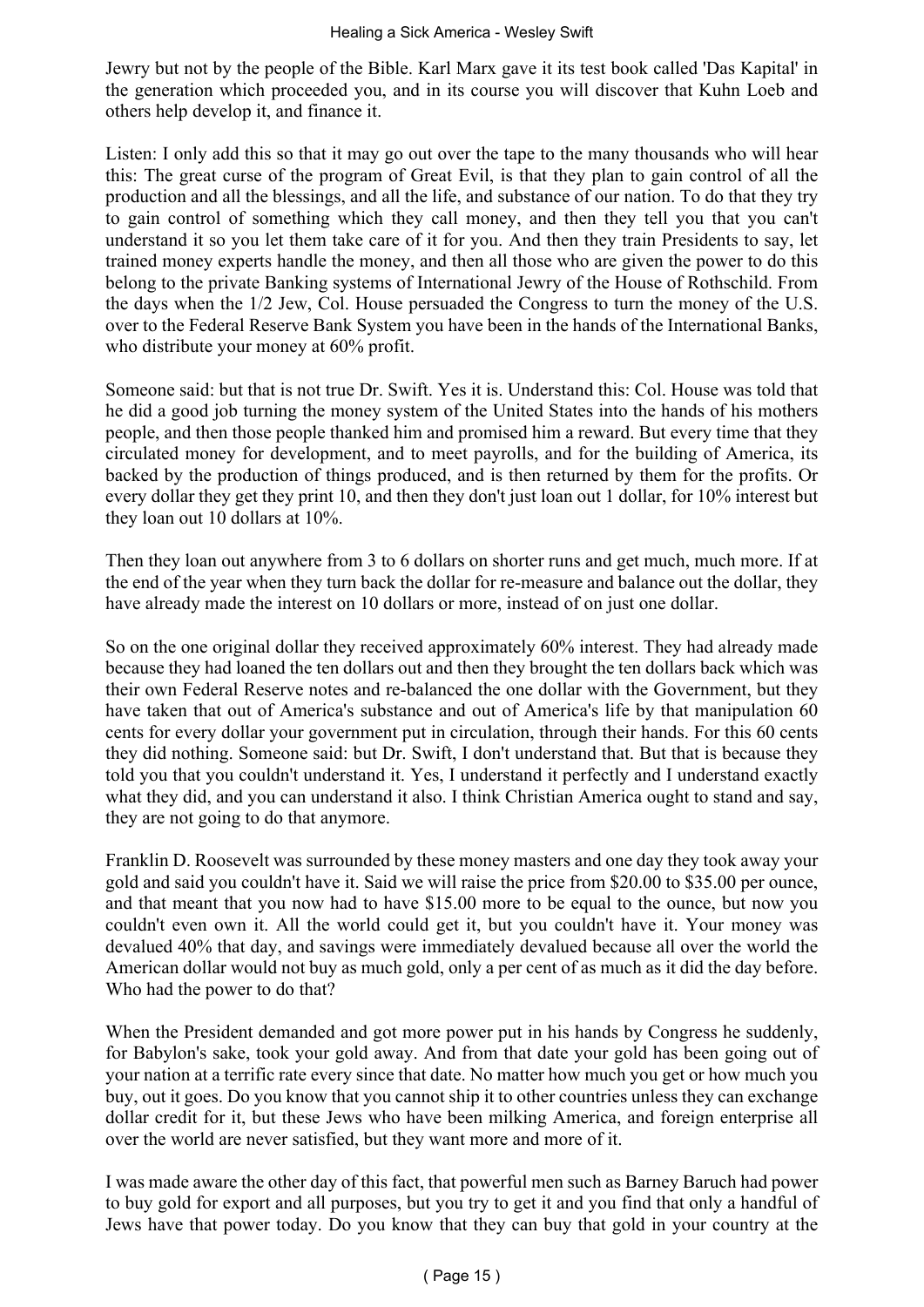going price, but its a lot higher outside of your country on the world market. But they can use this gold here to manufacture things and then they ship the goods out. The great conspiracy's goal is to get all the gold they can out of this country and into Israeli and Russia.

Someone says: my, that is a terrible thing, it will destroy us, as our law says that we have to have so much gold here to back the Federal Reserve notes in circulation, and we have to have 25% of all the currency in circulation backed by silver. But do you know that with the influx and out-go of silver, and with the consumption as we use it commercially, as we use it and with our ability to buy it from the government, even then at a rate that has been lower than the national, international rate, then our supply of silver has also gone down. We lost 300 million ounces of it just a month ago. We have less, my friends than the 25% that is required for backing. I believe there is only 63 million ounces of silver left in the treasury, not very much.

Today International Finance snapped its finger, but it wasn't in the front news, but it was on the financial page. Mr. Kennedy said that he was going to require that the Treasury Department stop the out‑go of silver at the present price. And that silver should become a free commodity sold on the market at the price it would draw which is about \$1.25 or \$1.30 per ounce. Which means that freeing it from the monetary silver certificate is stating that the only money you have in your pocket is a silver dollar, or certificate, or any coin that you have. Outside of that the only money you have is a paper dollar which says: this is a silver certificate, this is United States money redeemable in silver, and then you will discover that now these are off the market.

No longer will you have a silver certificate of any denomination, or even a silver dollar. But the plan of the President is that you will only have the golden certificate of the Federal Reserve, but you can't have the gold it represents.

So now off of silver and back on the golden paper. The President waits now for the Congress to abdicate more of its power. I will show you the real danger in all this, for the Congress to go along with this they have to relieve themselves from the act which empowered them to establish and coin money. And they determine the silver content of this dollar, but the President wants them to submit that power to his hands and then your dollar will lose 30% of its value. Labour which prides itself by its liberalism has been led around by its nose by its leadership, and have inflated themselves out of their share of the markets of the world, but now they think they have a certain stabilization, if they can just hold where they are but the President with a single stroke, if this power is given to him, can take 30% out of every dollar of the workers, but their taxes will go on up anyhow.

This just happened in the past week. This is your dollar and if Congress abdicates, as Mr. Ball who now is moved from Economic Advisor to the President to the position of Assistant Secretary of State, and he says that there is no doubt that the Congress will give the President his way, even to the tariffs. They are trying to remove the wall of your tariffs around your nation which is to protect your labourers, and protect the market of America which pays for what it gets, and keeps the money at home. And most of the money you think you get for goods sold to foreign countries, you first had to give them the money to buy it with.

Someone said: but see the large volume of business we do, that keeps things going. This is not true my friends, if you have to give away a large part of the volume that you sold. You might as well have taken that time off and enjoyed yourself, for you didn't receive anything for the labour that you had to provide the money for to buy the goods. The great Unimark of Europe is strong tonight, and it is manufacturing good goods of quality at 30% less than what we are producing the same for. Then it puts up a tariff that makes it even cost more, so we aren't selling anything in Europe.

So the President is worried about this market, so he tells the Congress, I want the power to make any agreement, I will tell them that we won't put any tariff on your goods, if you don't put any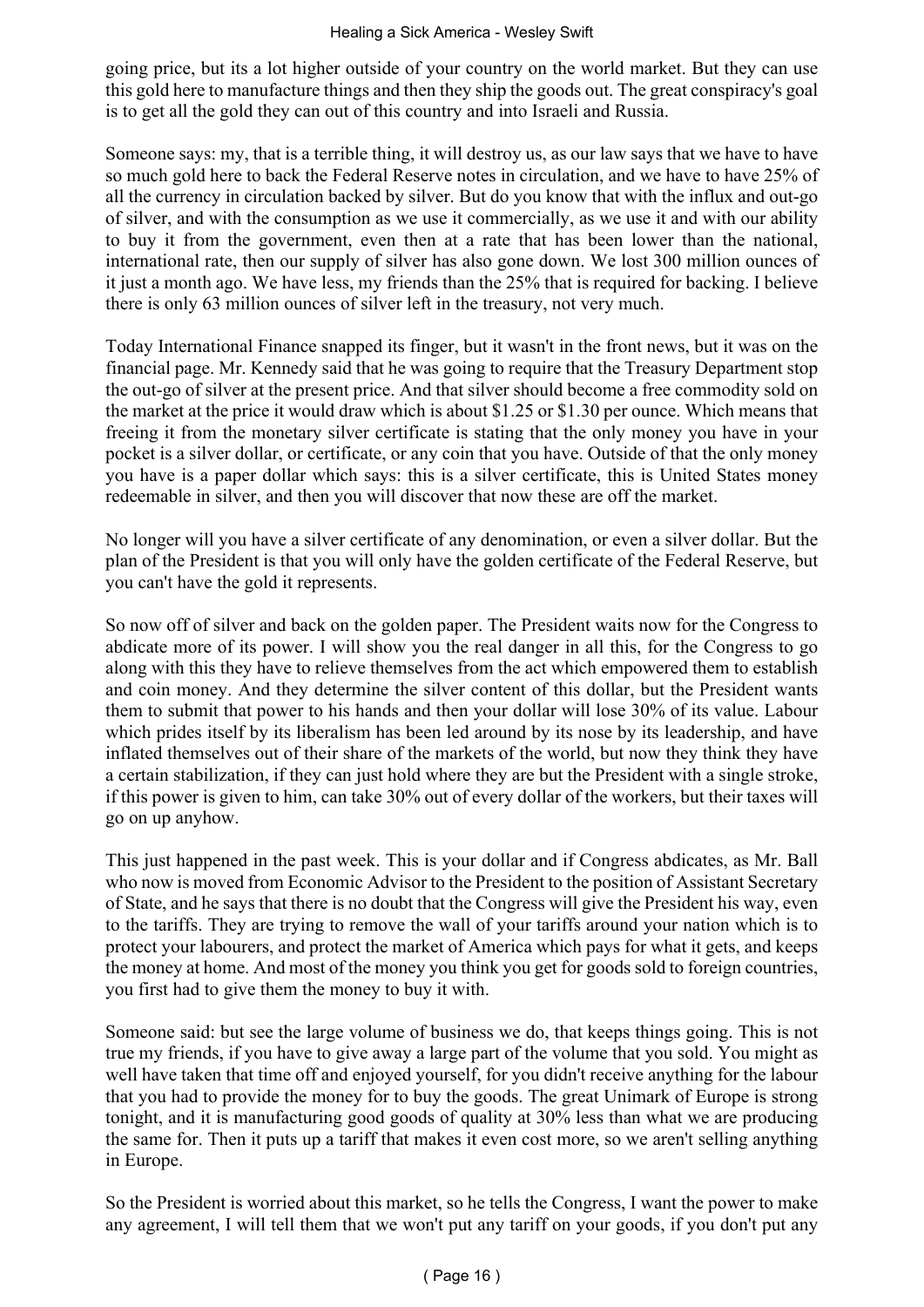on ours. In an instant that would mean that the rest of our American Business would go into the European, or Japanese Market because we cannot compete with their wage scale being 30% lower than ours, with the same quality of goods being produced and their purchasing power being as high. But the President says: It is only your money, so we will take care of that, and we will just take silver and throw it loose. That will knock down at the world price, the American dollars amount of silver in its content. 305 will put it down to their level, and everything will go along smooth, and America by this route has dropped another 30% in her living standard, and we are getting closer to the Mexican people all the time.

This is 'Mystery Babylon', but I am going to tell you again that behind this, behind all your economic problems, and most of the catastrophes that invade your economic field are the manipulations God said was Mystery Babylon.

There is only one thing which I cannot understand, that is, there is this intense desire upon all parts of Satan's children to corner all the gold and silver in the world. And if they had it all in a pile down in Jerusalem, and they sat on it, still they couldn't eat it and it wouldn't do them any good, but they would sell their souls for it.

Now: people think this is a terrible catastrophe, their taking the gold all out of here. We have more people worrying about the gold in Fort Knox than we do have worrying about what they are putting in children's heads in school. But let me tell you this, you: are about to see a great wave of spiritual power move across your nation, and when America suddenly realizes that their money is founded on a Reserve System that is not founded on reality, they will then know that their body politic has been bought and moved into avenues of chicanery. Namely by those avenues of expenditure and money.

And they are going to know that all this influence and power has helped to corrupt our society, and they are going to remember that the Constitution gave the power of this control to the Congress and they are going to tell the Congress of the U.S., to once more establish an American currency system with a U.S. Bank, and they are going to have to issue the money ...against production. And production money doesn't need gold and silver, but it will buy food, and houses and clothes, and it will have the same value 20 years from now, that it has today. You will have just weights and measures under that system.

Do you know what Babylon is going to find out? That they have just cheated themselves out of their own control. And the cry of the people is going to end their control.

Someone said: do you mean that my money isn't going to be worth as much in a little while as it is now? It means that your money is only worth as much as Babylon says it is, right now, and unless the Congress asserts itself to protect you this will continue. It means also that the cry of prophecy is that a great and strange economic upheaval is in the making and that these things are all a part of this world conspiracy on the part of your enemy. The Soviet Union is in this conspiracy on the part of your enemy. The Soviet Union is in this conspiracy, and World Jewry is in it. Did you know that World Jewry has been moving their wealth and their families to Rio De Janeiro, and Mexico City, and other areas?

They are getting their families wealth out of the area where they are afraid the fall is going to come, and where they think they will get the blame for what they have done. Did you know that the 'guilty flee' before any man pursues them? I tell you this–-that this sick body of American politics and policy is quite demonstrated, when in an open acknowledgement the enemies of Christ, and of World Communism move to make war on our nation. And we call up our military to train our people and to rise up against Communism, and then the power and influence of these forces of evil would actually demote our generals and chastise them for their leadership in this field, to satisfy the voice of the Internationalists. The other day I was in San Francisco and the B'ani B'rith issued a call for its members to fight anti‑communists, and against the left wing were also against Jewry. They came right out and said that in the local paper.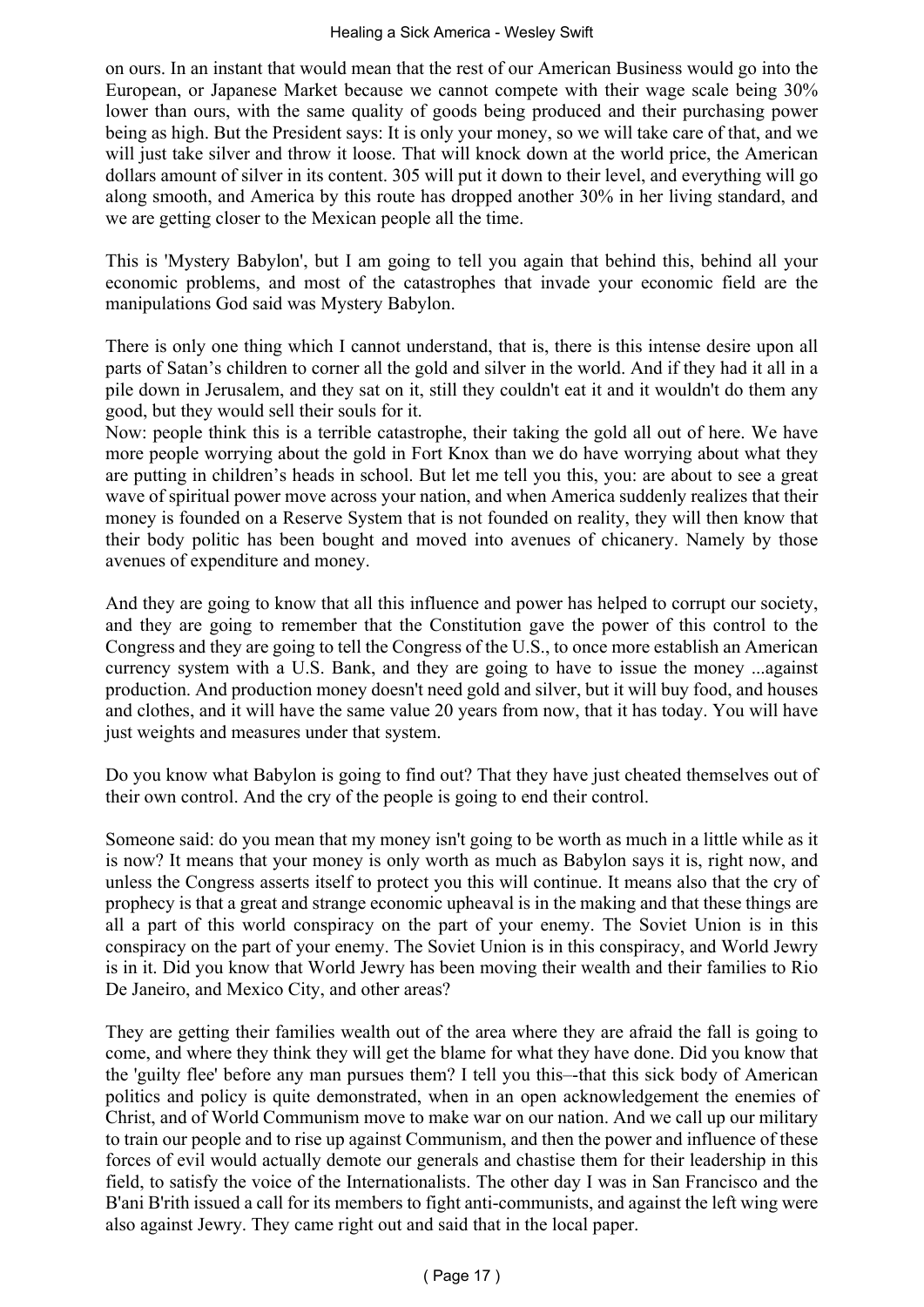I want you to know that you can accept the words of Jesus, that you can give a re‑affirmation to the morals and standards of your race. Society is built around the home and around God's Blessings, and that cooperation of thrift that makes a home a solid bulwark against the problems of the whole world, and then joins the community with its association, and the church with its fellowship, and with its people. And the whole structure of society with a mutual respect toward God, and toward the principals of that society, until men are willing to die to defend it. That is a society that remains strong. I want you to know that God has called for you to awake. He said that the wrath is going to rise in your countenance, and the Canaanites are going to leave your nation, for fear that they have been found out.

As we look at these problems of our times, as you discuss it, and tell it, tell it, tell it then as you awaken everywhere as to what is going on. And as people discover that they are being exploited and being taken by the enemies of Your Faith and are seeking to change the next generation by controlling the minds of their children. And even turning them against their parents, both in discipline and in the things they have been taught from their youth, them My Friends, it is time for you to rise and look after your posterity, by rising to stop this evil. Going right to the root of it and sending every pagan teacher back where they came from. Deport them as undesirable's aliens.

Someone said: but isn't it a wonderful thing, the Attorney General is going to process Communists and if they don't register then the Supreme Court says that have to register by December 20., and they have Gus Hall under indictment, so we are moving in the right direction. Well, anything that is against Communism is good, but I wonder what happened to that court that postponed it so long, and didn't follow out the full intent of the McCarron Act that was made so that all Communists had to register. Now, we are just going to have the leadership register, and they are juggling around until only a few of them will actually register. What we need in America is not the registration of Communist's, we should have the imprisonment of Communists.

You say why is that? Because they are trying to overthrow our country. They are trying to overthrow our country with force and violence, and revolution, and they are not a rightful Political Party, and everyone in this country knows it.

Now we are faced with the fact that God has a program for all this. He tells His people to turn the whole influence of their Faith and their culture to the development of the kind of a nation which God wants to lead the Kingdom. And He is calling for white men to build a white Christian society and to sustain it.

It is right that you think Christian, buy Christian, vote Christian, and let me assure you of this, you must eliminate from your society and by every means at your disposal, the Power that is destroying you. You say, how do we do that? We have a process by which to do that, and it if the machine has broken down then build a new one. But you are a majority as yet for there is 140 million of you. They tell us there are 40 million more, 5 million more than in the last 6 months. There are 185 million people in America now and it is important that you determine that your white Christian civilization rules, to determine Americas Destiny before it is too late.

It is Christian for you to believe in Christ to follow His instructions. The Blueprint of this Book calls for white Christian Nations to rule the world, it calls for them to rule their own Administration, and to stand by the standards of Divine Law, and to build a New Age. They way to heal the body politic is to go right to the source of its sickness.

This process is totally Christian, we believe, and you can eliminate Jews from every sphere of your lives, by cutting off the source of their supply. Don't let them be elected to any political office, and remove anyone from office who appoints one. Do not then let them teach your children or hire any of their agents to teach them. Do not pay them for anything, and cut them off economically, and if they have to live on their own parasitical selves they will leave.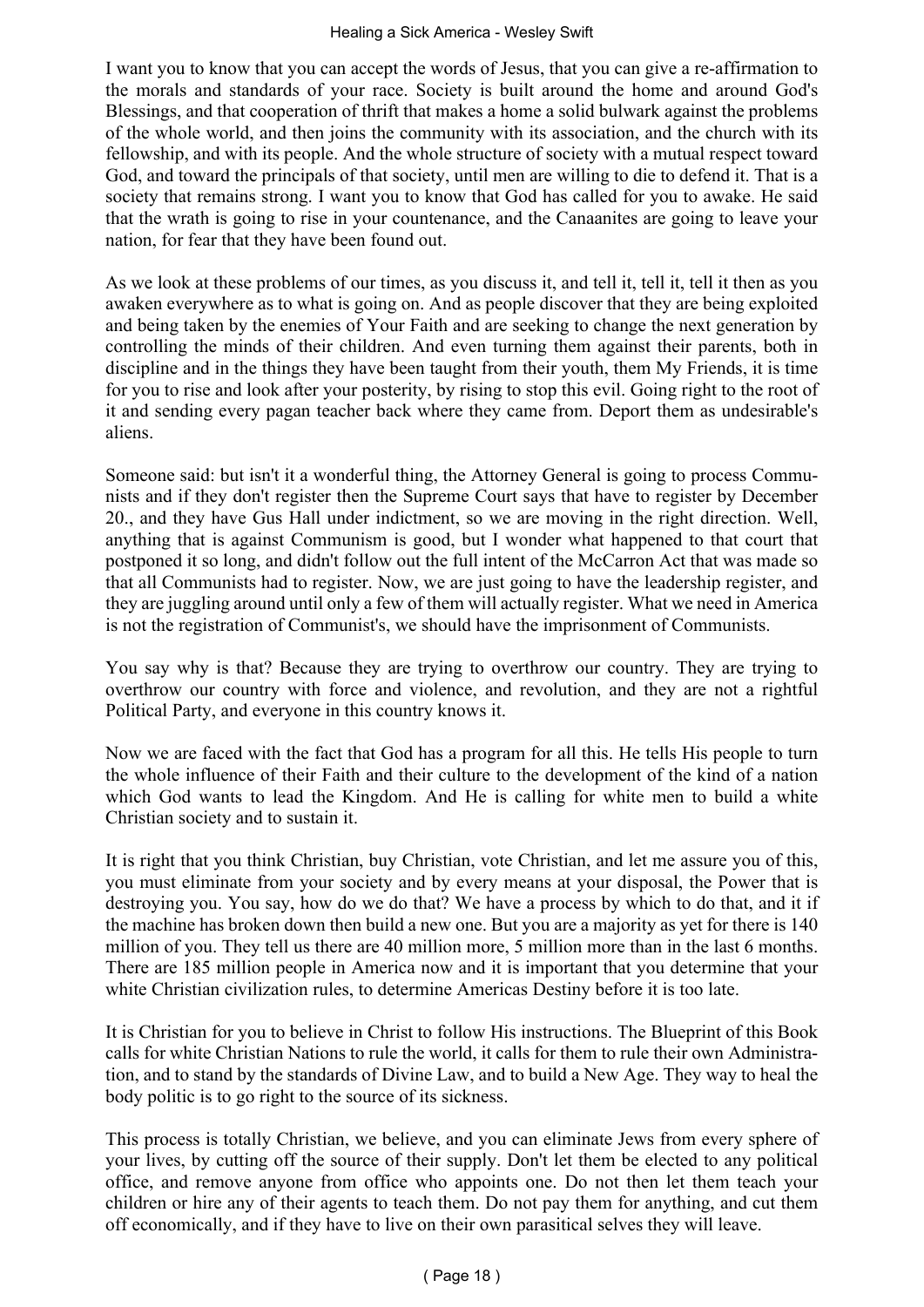Someone said: But they are not the only solution, they are the beginning of evil in America. We don't have time to discuss all the great evil taking place in the economic world, but we will have more to say about it later, for it has its relationship to even the measurements of the Heavens, and the patterns of the Most High.

What America needs tonight is the Christ. To think like Christ, and act like Christ did. If anyone in America acted like Christ you would get a great big scourge and then you would go out and drive them off the body politic, and out of the banking business, and the seats of Administration, because Christ drove them off the steps of the Temple, and He said they had made the house a den of thieves, and murderers, and you would be doing His work. Someone said: Maybe we should go out and preach to them, and bid them come. You can't, because Jesus said to them, 'Ye are not my sheep, and you cannot understand me.' For they would deliver you up to their synagogues and to the rulers whom they control. But thank God tonight for the assurance, when this thing is over, that it is going to be a great New World Order, built on the principals of Light and Liberty which no one can destroy.

For no one can break the Freedoms of God's People. (End of this message)